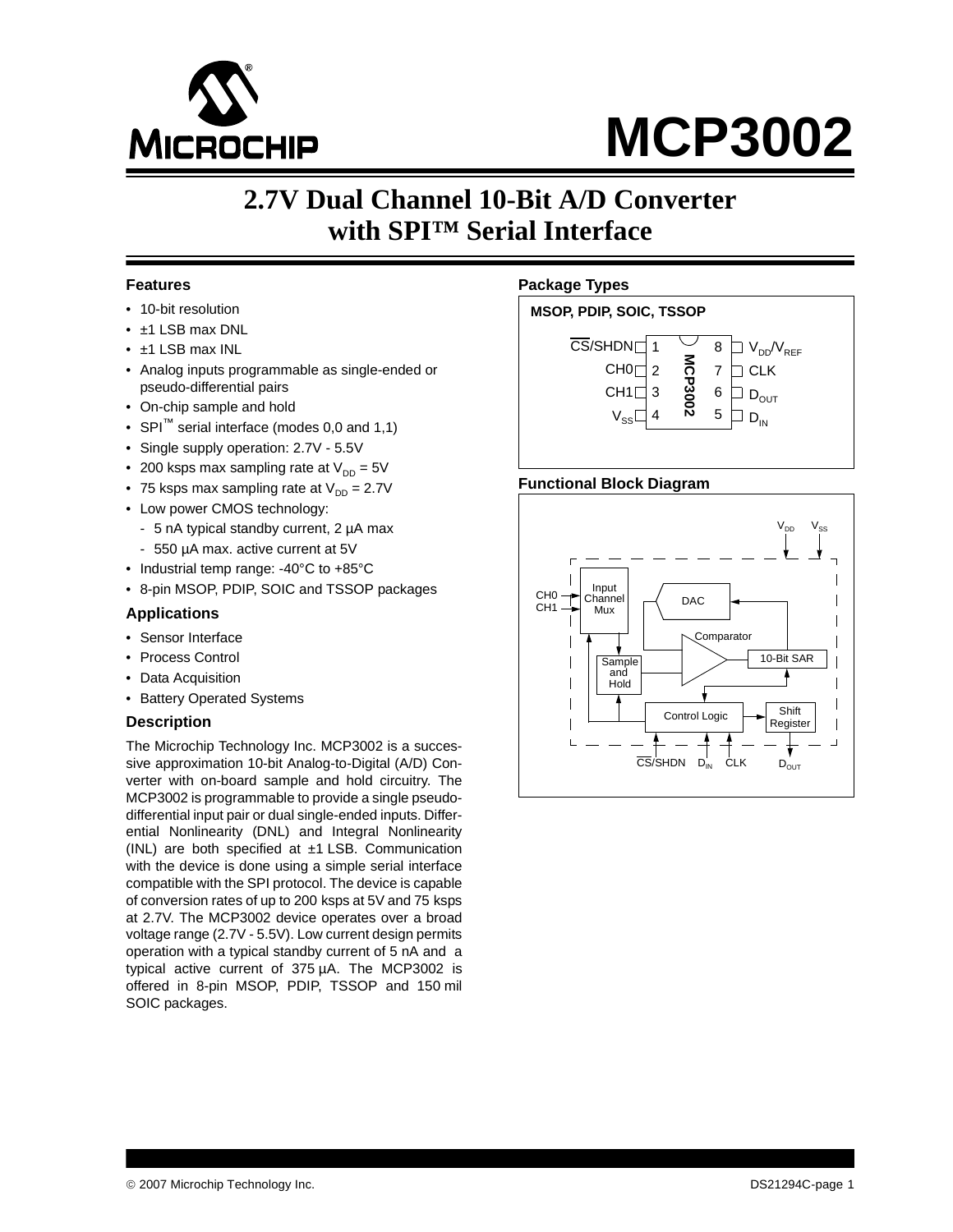#### **1.0 ELECTRICAL CHARACTERISTICS**

#### **1.1 Maximum Ratings\***

| All inputs and outputs w.r.t. $V_{SS}$ -0.6V to $V_{DD}$ +0.6V |  |
|----------------------------------------------------------------|--|
|                                                                |  |
| Ambient temp. with power applied -65°C to +125°C               |  |
| ESD protection on all pins (HBM)> 4kV                          |  |

\*Notice: Stresses above those listed under "Maximum Ratings" may cause permanent damage to the device. This is a stress rating only and functional operation of the device at those or any other conditions above those indicated in the operational listings of this specification is not implied. Exposure to maximum rating conditions for extended periods may affect device reliability.

#### **PIN FUNCTION TABLE**

| <b>Name</b>      | <b>Function</b>                                           |
|------------------|-----------------------------------------------------------|
| $V_{DD}/V_{REF}$ | +2.7V to 5.5V Power Supply and<br>Reference Voltage Input |
| CH <sub>0</sub>  | Channel 0 Analog Input                                    |
| CH <sub>1</sub>  | Channel 1 Analog Input                                    |
| <b>CLK</b>       | <b>Serial Clock</b>                                       |
| $D_{IN}$         | Serial Data In                                            |
| $D_{\text{OUT}}$ | Serial Data Out                                           |
| CS/SHDN          | Chip Select/Shutdown Input                                |

### **ELECTRICAL CHARACTERISTICS**

All parameters apply at  $V_{DD} = 5V$ ,  $T_{AMB} = -40^{\circ}C$  to  $+85^{\circ}C$ ,  $f_{SAMPLE} = 200$  ksps and  $f_{CLK} = 16^{*}f_{SAMPLE}$  unless otherwise noted. Typical values apply for  $V_{DD} = 5V$ ,  $T_{AMB} = 25^{\circ}$ C unless otherwise noted.

| <b>PARAMETER</b>                                           | <b>SYM</b>                                | <b>MIN</b>               | <b>TYP</b>               | <b>MAX</b>               | <b>UNITS</b>    | <b>CONDITIONS</b>                    |
|------------------------------------------------------------|-------------------------------------------|--------------------------|--------------------------|--------------------------|-----------------|--------------------------------------|
| <b>Conversion Rate:</b>                                    |                                           |                          |                          |                          |                 |                                      |
| <b>Conversion Time</b>                                     | $t_{\text{CONV}}$                         |                          |                          | 10                       | clock<br>cycles |                                      |
| Analog Input Sample Time                                   | $t_{\text{SAMPL}}$                        |                          | 1.5                      |                          | clock<br>cycles |                                      |
| <b>Throughput Rate</b>                                     | $\boldsymbol{\mathsf{f}}_\textsf{SAMPLE}$ |                          |                          | 200<br>75                | ksps<br>ksps    | $V_{DD} = 5V$<br>$V_{DD} = 2.7V$     |
| DC Accuracy:                                               |                                           |                          |                          |                          |                 |                                      |
| Resolution                                                 |                                           |                          | 10                       |                          | <b>bits</b>     |                                      |
| <b>Integral Nonlinearity</b>                               | <b>INL</b>                                |                          | ±0.5                     | ±1                       | <b>LSB</b>      |                                      |
| <b>Differential Nonlinearity</b>                           | <b>DNL</b>                                |                          | ±0.25                    | ±1                       | <b>LSB</b>      | No missing codes over<br>temperature |
| <b>Offset Error</b>                                        |                                           |                          | $\overline{\phantom{m}}$ | ±1.5                     | <b>LSB</b>      |                                      |
| <b>Gain Error</b>                                          |                                           |                          |                          | ±1                       | <b>LSB</b>      |                                      |
| <b>Dynamic Performance:</b>                                |                                           |                          |                          |                          |                 |                                      |
| <b>Total Harmonic Distortion</b>                           | <b>THD</b>                                | $\overline{\phantom{0}}$ | $-76$                    | $\overline{\phantom{0}}$ | dB              | $V_{IN} = 0.1V$ to 4.9V@1 kHz        |
| Signal to Noise and Distortion<br>(SINAD)                  | <b>SINAD</b>                              |                          | 61                       |                          | dB              | $V_{IN} = 0.1V$ to 4.9V@1 kHz        |
| Spurious Free Dynamic Range                                | <b>SFDR</b>                               |                          | 78                       |                          | dB              | $V_{IN} = 0.1V$ to 4.9V@1 kHz        |
| <b>Analog Inputs:</b>                                      |                                           |                          |                          |                          |                 |                                      |
| Input Voltage Range for CH0 or CH1<br>in Single-Ended Mode |                                           | $V_{SS}$                 |                          | V <sub>DD</sub>          | $\vee$          |                                      |
| Input Voltage Range for IN+ In<br>pseudo-differential Mode | $IN +$                                    | IN-                      |                          | $VDD+IN-$                |                 |                                      |
| Input Voltage Range for IN- In<br>pseudo-differential Mode | IN-                                       | $V_{SS}$ -100            |                          | $V_{SS}$ +100            | mV              |                                      |
| Leakage Current                                            |                                           |                          | 0.001                    | ±1                       | μA              |                                      |
| <b>Switch Resistance</b>                                   | $\mathsf{R}_{\text{SS}}$                  |                          | 1K                       |                          | Ω               | See Figure 4-1                       |
| Sample Capacitor                                           | $\mathbf{C}_{\texttt{SAMPLE}}$            |                          | 20                       |                          | pF              | See Figure 4-1                       |

<span id="page-1-1"></span><span id="page-1-0"></span>**Note 1:** This parameter is established by characterization and not 100% tested.

**2:** The sample cap will eventually lose charge, especially at elevated temperatures, therefore f<sub>CLK</sub> ≥10 kHz for temperatures at or above 70°C.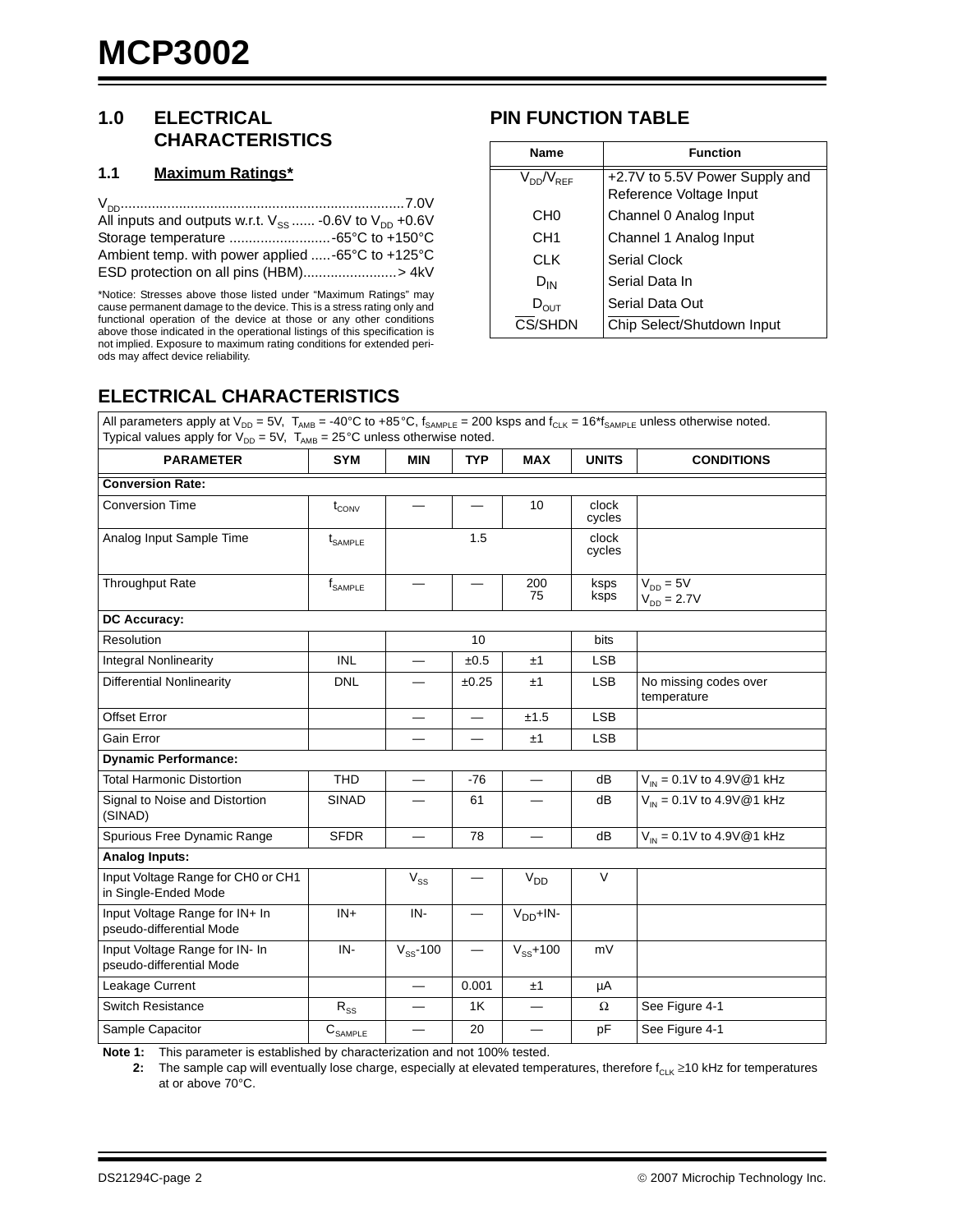#### **ELECTRICAL CHARACTERISTICS (CONTINUED)**

**Digital Input/Output:** Data Coding Format New York Coding Format New York Straight Binary High Level Input Voltage  $V_{\text{H}}$   $V_{\text{H}}$   $0.7 V_{\text{DD}}$   $V$ Low Level Input Voltage  $V_{\parallel}$   $V_{\parallel}$   $0.3 V_{\text{DD}}$  V High Level Output Voltage  $V_{\text{OH}}$  | 4.1 |  $-$  |  $-$  | V |  $I_{\text{OH}}$  = -1 mA, V<sub>DD</sub> = 4.5V Low Level Output Voltage  $V_{\text{OL}}$  |  $\rightarrow$  |  $\rightarrow$  0.4 | V | $I_{\text{OL}}$  = 1 mA, V<sub>DD</sub> = 4.5V Input Leakage Current  $I_{\text{L}}$   $I_{\text{L}}$  -10  $-$  10  $\mu$ A  $V_{\text{IN}} = V_{\text{SS}}$  or  $V_{\text{DD}}$ Output Leakage Current  $I_{\text{LO}}$   $-10$   $-1$  10  $\mu$ A  $V_{\text{OUT}} = V_{SS}$  or  $V_{\text{DD}}$ Pin Capacitance (All Inputs/Outputs)  $C_{IN}$ ,  $C_{OUT}$  | - | - | 10 | pF  $V_{DD} = 5.0V$  ([Note 1](#page-1-0))  $T<sub>AMB</sub> = 25$ °C, f = 1 MHz **Timing Parameters:** Clock Frequency  $f_{CLK}$ — — — 3.2 1.2 MHz MHz  $V_{DD} = 5V$  (**[Note 2](#page-1-1)**)  $V_{DD} = 2.7V$  (**[Note 2](#page-1-1)**) Clock High Time  $t_{\rm HI}$  | 140  $-$  |  $-$  | ns Clock Low Time  $t_{\text{LO}}$  |  $t_{\text{LO}}$  | 140  $-$  |  $-$  | ns  $\overline{\text{CS}}$  Fall To First Rising CLK Edge  $\begin{array}{|c|c|c|c|c|}\n\hline\n\text{LS} & \text{Fall}} & \text{To First Rising CLK Edge} & \text{ts} & \text{ts} \\
\hline\n\end{array}$ Data Input Setup Time tSU — — 50 ns Data Input Hold Time  $t_{HD}$   $t_{HD}$   $-$  50  $\quad$  ns CLK Fall To Output Data Valid  $t_{\text{DO}}$  $\overline{ }$ — — 125 200 ns ns  $V_{DD} = 5V$ , see [Figure 1-2](#page-3-0)  $V_{DD} = 2.7V$ , see [Figure 1-2](#page-3-0) CLK Fall To Output Enable  $t_{EN}$   $|$   $|$   $-$  125 200 ns ns  $V_{DD} = 5V$ , see [Figure 1-2](#page-3-0)  $V_{DD} = 2.7V$ , see [Figure 1-2](#page-3-0)  $\overline{\text{CS}}$  Rise To Output Disable  $t_{\text{DIS}}$   $-$  100 ns See Test Circuits, [Figure 1-2](#page-3-0) **[Note 1](#page-1-0)** CS Disable Time tCSH 310 — — ns  $D_{\text{OUT}}$  Rise Time  $t_R$   $+$  100 ns See Test Circuits, [Figure 1-2](#page-3-0) **[Note 1](#page-1-0)** DOUT Fall Time tF — — 100 ns See Test Circuits, [Figure 1-2](#page-3-0) **[Note 1](#page-1-0) Power Requirements:** Operating Voltage  $V_{DD}$  | 2.7 |  $-$  | 5.5 | V Operating Current **IDD** — I<sub>DD</sub> — 525 300 650 —  $\mu$ A  $V_{DD} = 5.0V, D_{OUT}$  unloaded  $V_{DD} = 2.7V$ ,  $D_{OUT}$  unloaded Standby Current IDDS — 0.005 2 µA CS = VDD = 5.0V **Temperature Ranges:** Specified Temperature Range  $\begin{array}{|c|c|c|c|c|c|}\n\hline\nI_A & -40 & - & +85 & \heartsuit\end{array}$ Operating Temperature Range  $\begin{vmatrix} T_A & | & -40 & | & -145 \end{vmatrix}$  +85  $\begin{vmatrix} \infty \\ \infty \end{vmatrix}$ Storage Temperature Range  $\begin{array}{|c|c|c|c|c|c|}\hline \text{S} & \text{I} & - & +150 & \text{°C} \ \hline \end{array}$ **Thermal Package Resistance:** Thermal Resistance, 8L-PDIP θJA — 85 — °C/W Thermal Resistance, 8L-SOIC  $\begin{vmatrix} \theta_{1A} & \end{vmatrix}$  – 163  $\begin{vmatrix} \end{vmatrix}$  –  $\begin{vmatrix} \end{vmatrix}$  °C/W Thermal Resistance, 8L-MSOP  $\begin{array}{|c|c|c|c|c|c|c|c|} \hline \end{array}$   $\begin{array}{|c|c|c|c|c|c|c|c|} \hline \end{array}$   $\begin{array}{|c|c|c|c|c|c|c|c|} \hline \end{array}$   $\begin{array}{|c|c|c|c|c|c|} \hline \end{array}$   $\begin{array}{|c|c|c|c|c|} \hline \end{array}$   $\begin{array}{|c|c|c|c|c|} \hline \end{array}$   $\begin{array$ Thermal Resistance, 8L-TSSOP  $\begin{vmatrix} \theta_{1A} & \end{vmatrix}$  - 124 -  $\begin{vmatrix} 1 & -1 \end{vmatrix}$  °C/W All parameters apply at  $V_{DD} = 5V$ ,  $T_{AMB} = -40^{\circ}C$  to +85°C,  $f_{SAMPLE} = 200$  ksps and  $f_{CLK} = 16^{*}f_{SAMPLE}$  unless otherwise noted. Typical values apply for  $V_{DD} = 5V$ ,  $T_{AMB} = 25^{\circ}C$  unless otherwise noted. PARAMETER SYM MIN TYP MAX UNITS CONDITIONS

**Note 1:** This parameter is established by characterization and not 100% tested.

**2:** The sample cap will eventually lose charge, especially at elevated temperatures, therefore  $f_{CLK} \ge 10$  kHz for temperatures at or above 70°C.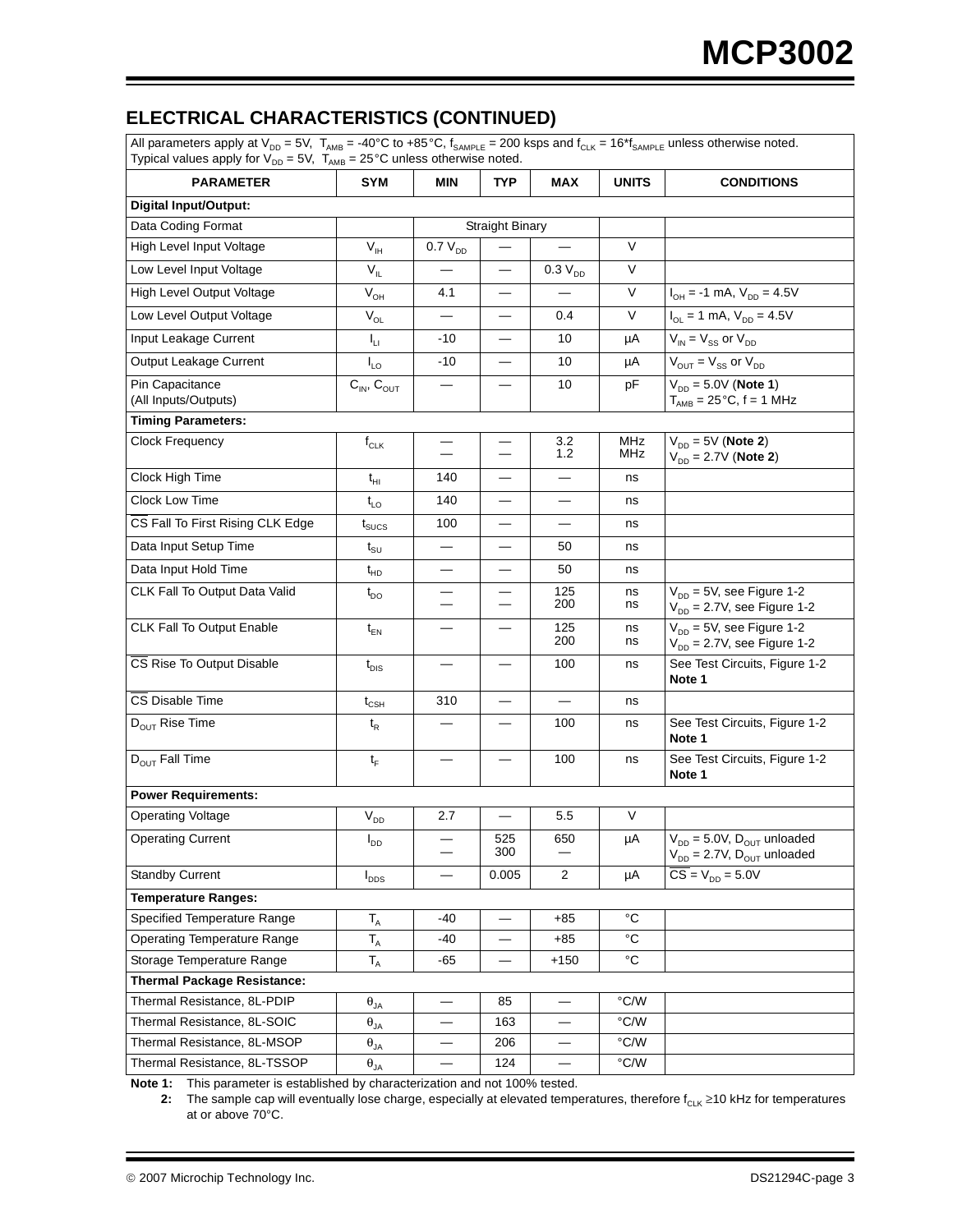





<span id="page-3-0"></span>*FIGURE 1-2: Test Circuits.*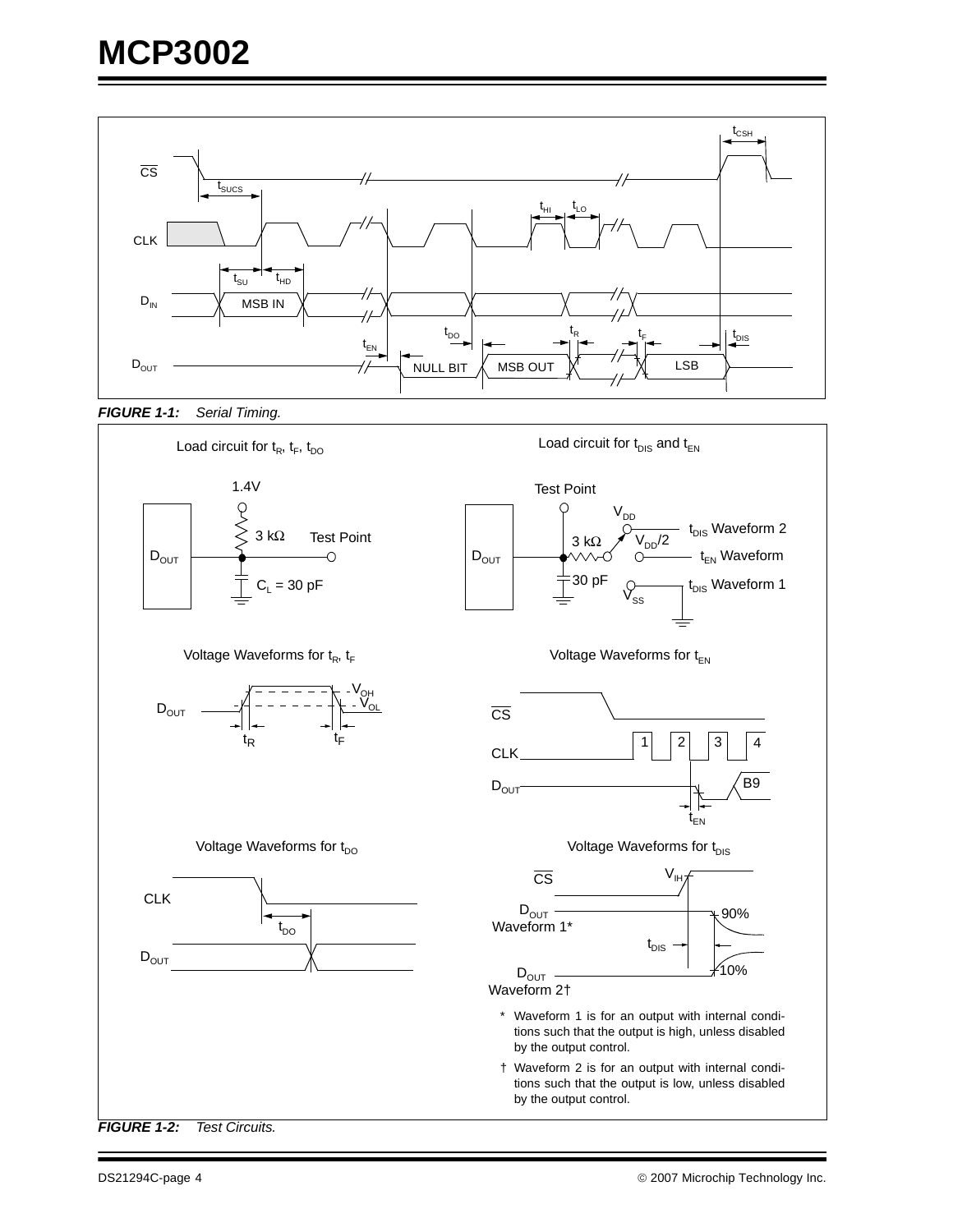#### **2.0 TYPICAL PERFORMANCE CHARACTERISTICS**

**Note:** The graphs provided following this note are a statistical summary based on a limited number of samples and are provided for informational purposes only. The performance characteristics listed herein are not tested or guaranteed. In some graphs, the data presented may be outside the specified operating range (e.g., outside specified power supply range) and therefore outside the warranted range.

**Note:** Unless otherwise indicated,  $V_{DD} = 5V$ ,  $f_{SAMPLE} = 200$  ksps,  $f_{CLK} = 16 * f_{SAMPLE}$ ,  $T_A = 25°C$ 



*FIGURE 2-1: Integral Nonlinearity (INL) vs. Sample Rate.*



*FIGURE 2-2: Integral Nonlinearity (INL) vs. Code.*



*FIGURE 2-3: Integral Nonlinearity (INL) vs. Temperature.*



*FIGURE 2-4: Integral Nonlinearity (INL) vs. Sample Rate*  $(V_{DD} = 2.7V)$ .



*FIGURE 2-5: Integral Nonlinearity (INL) vs. Code*  $(V_{DD} = 2.7V)$ .



*FIGURE 2-6: Integral Nonlinearity (INL) vs. Temperature (* $V_{DD} = 2.7V$ *).*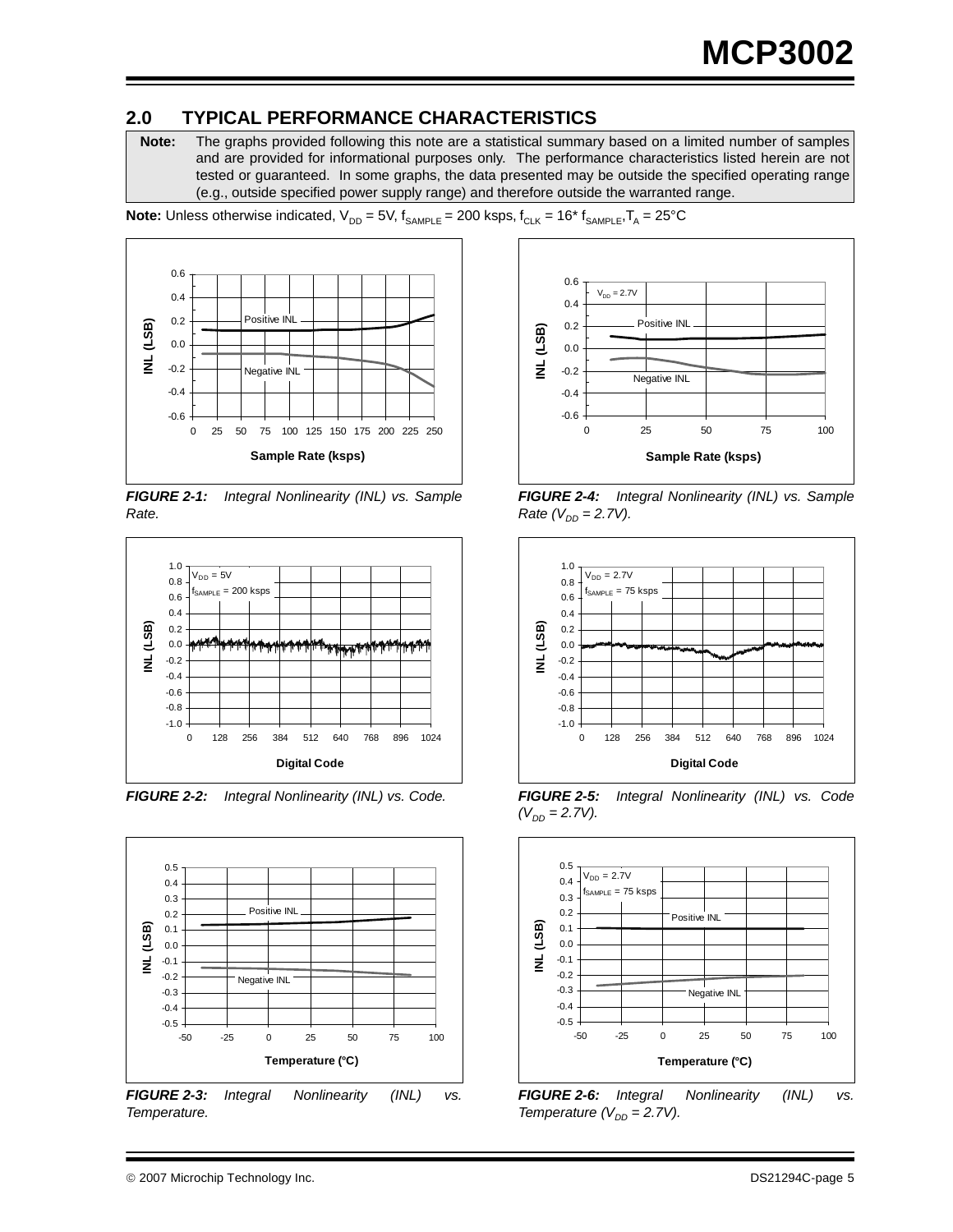# **MCP3002**

**Note:** Unless otherwise indicated,  $V_{DD} = 5V$ ,  $f_{SAMPLE} = 200$  ksps,  $f_{CLK} = 16$ <sup>\*</sup>  $f_{SAMPLE}$ ,  $T_A = 25$ °C







*FIGURE 2-8: Differential Nonlinearity (DNL) vs. Sample Rate.*



*FIGURE 2-9: Differential Nonlinearity (DNL) vs. Code (Representative Part).*



**FIGURE 2-10:** Differential Nonlinearity (DNL) vs. V<sub>DD.</sub>



*FIGURE 2-11: Differential Nonlinearity (DNL) vs. Sample Rate (* $V_{DD} = 2.7V$ *).* 



*FIGURE 2-12: Differential Nonlinearity (DNL) vs. Code (Representative Part, V<sub>DD</sub> = 2.7V).*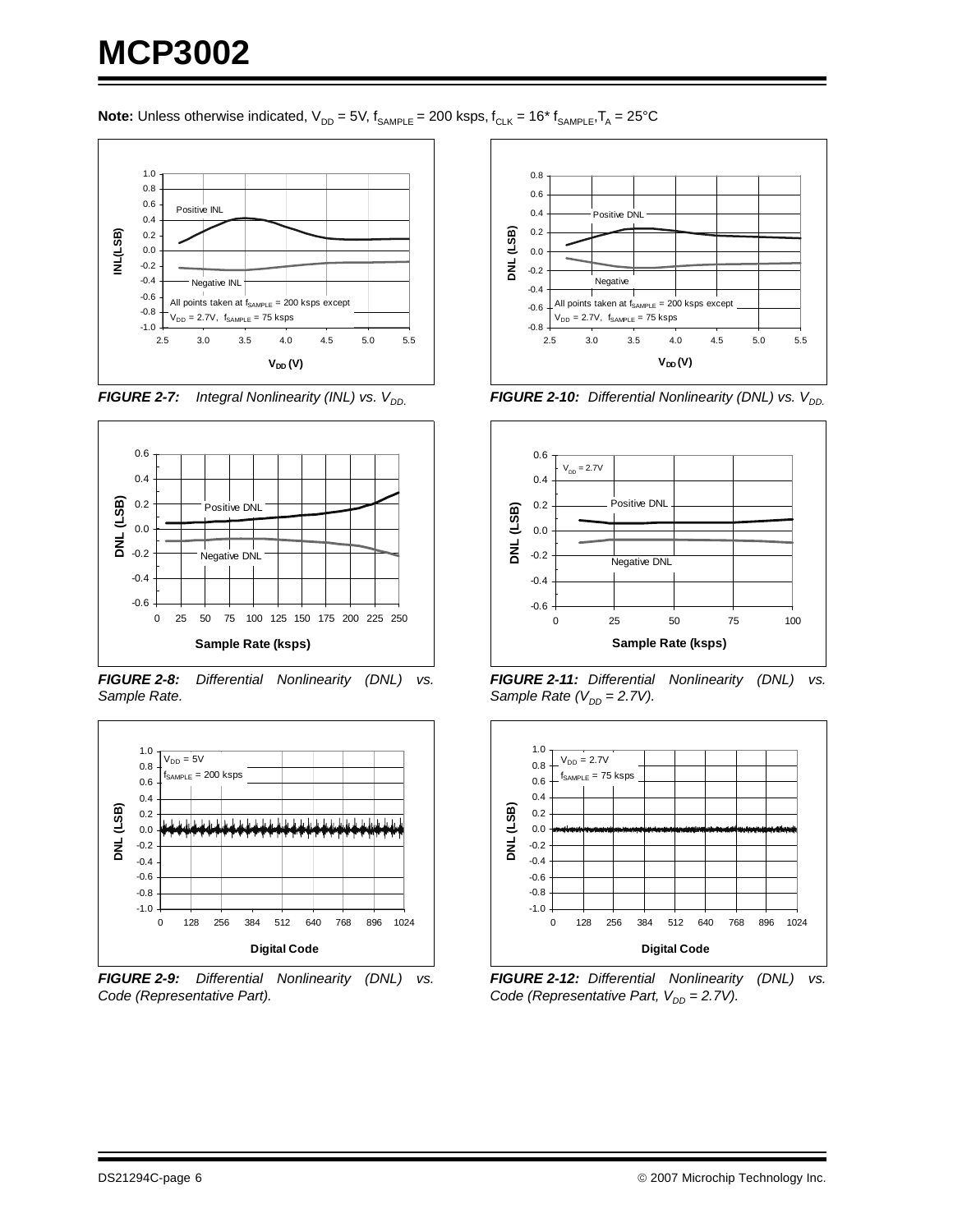**Note:** Unless otherwise indicated,  $V_{DD} = 5V$ ,  $f_{SAMPLE} = 200$  ksps,  $f_{CLK} = 16*$   $f_{SAMPLE}$ ,  $T_A = 25°C$ 



*FIGURE 2-13: Differential Nonlinearity (DNL) vs. Temperature.*



*FIGURE 2-14: Gain Error vs.*  $V_{DD}$ .



*FIGURE 2-15: Gain Error vs. Temperature.*



*FIGURE 2-16: Differential Nonlinearity (DNL) vs. Temperature (* $V_{DD} = 2.7V$ *).* 



*FIGURE 2-17: Offset Error vs. V<sub>DD</sub>.* 



*FIGURE 2-18: Offset Error vs. Temperature.*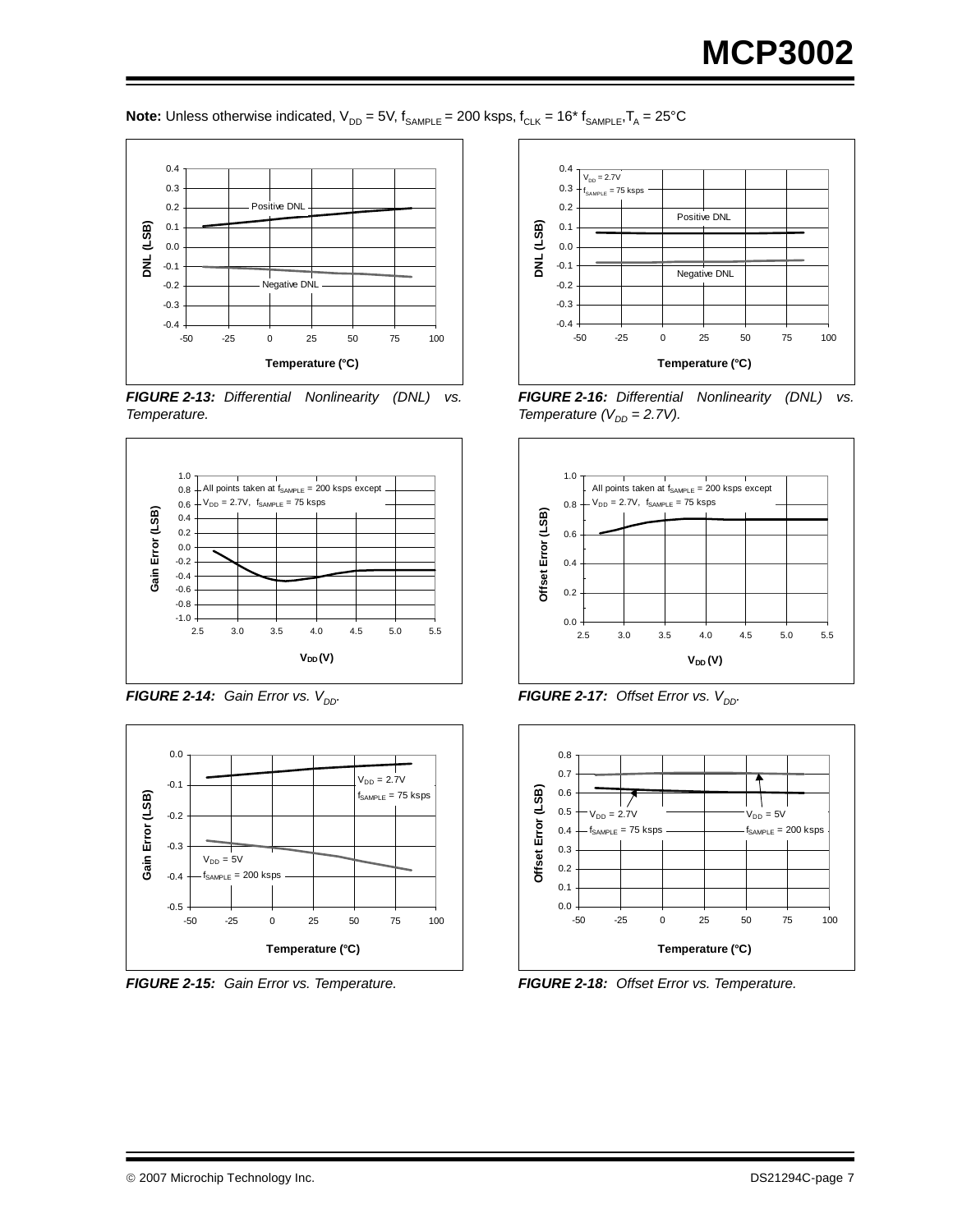**Note:** Unless otherwise indicated,  $V_{DD} = 5V$ ,  $f_{SAMPLE} = 200$  ksps,  $f_{CLK} = 16$ <sup>\*</sup>  $f_{SAMPLE}$ ,  $T_A = 25$ °C



*FIGURE 2-19: Signal to Noise Ratio (SNR) vs. Input Frequency.*



*FIGURE 2-20: Total Harmonic Distortion (THD) vs. Input Frequency.*



*FIGURE 2-21: Effective number of bits (ENOB) vs.*  $V_{DD}$ .



*FIGURE 2-22: Signal to Noise and Distortion (SINAD) vs. Input Frequency.*



*FIGURE 2-23: Signal to Noise and Distortion (SINAD) vs. Signal Level.*



*FIGURE 2-24: Effective Number of Bits (ENOB) vs. Input Frequency.*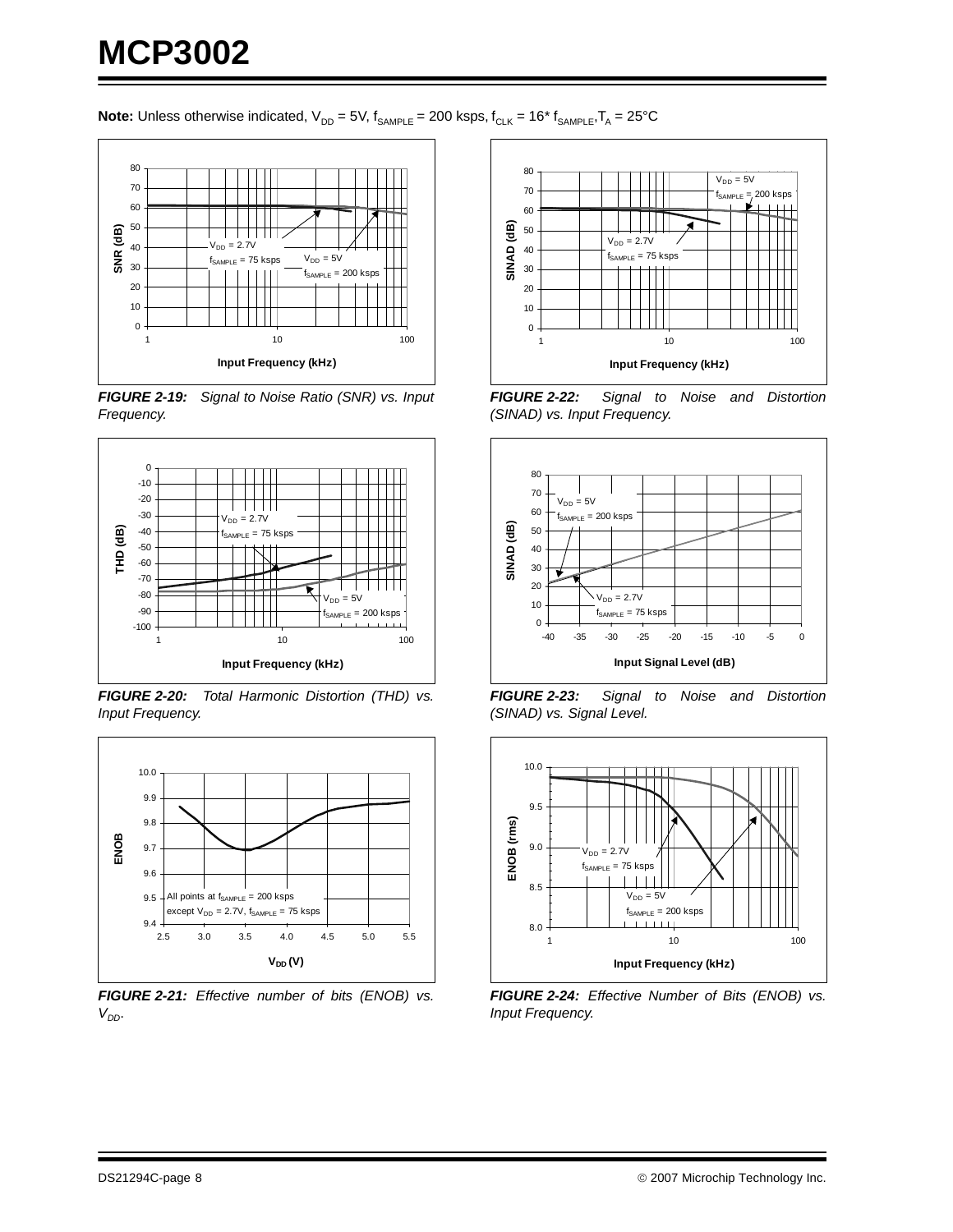**Note:** Unless otherwise indicated,  $V_{DD} = 5V$ ,  $f_{SAMPLE} = 200$  ksps,  $f_{CLK} = 16$ <sup>\*</sup>  $f_{SAMPLE}$ ,  $T_A = 25$ °C



*FIGURE 2-25: Spurious Free Dynamic Range (SFDR) vs. Input Frequency.*



*FIGURE 2-26: Frequency Spectrum of 10 kHz input (Representative Part).*



*FIGURE 2-27: Frequency Spectrum of 1 kHz input (Representative Part,*  $V_{DD} = 2.7V$ *).* 



*FIGURE 2-28:*  $I_{DD}$  vs.  $V_{DD}$ .



*FIGURE 2-29:*  $I_{DD}$  vs. Clock Frequency.



*FIGURE 2-30:*  $I_{DD}$  vs. Temperature.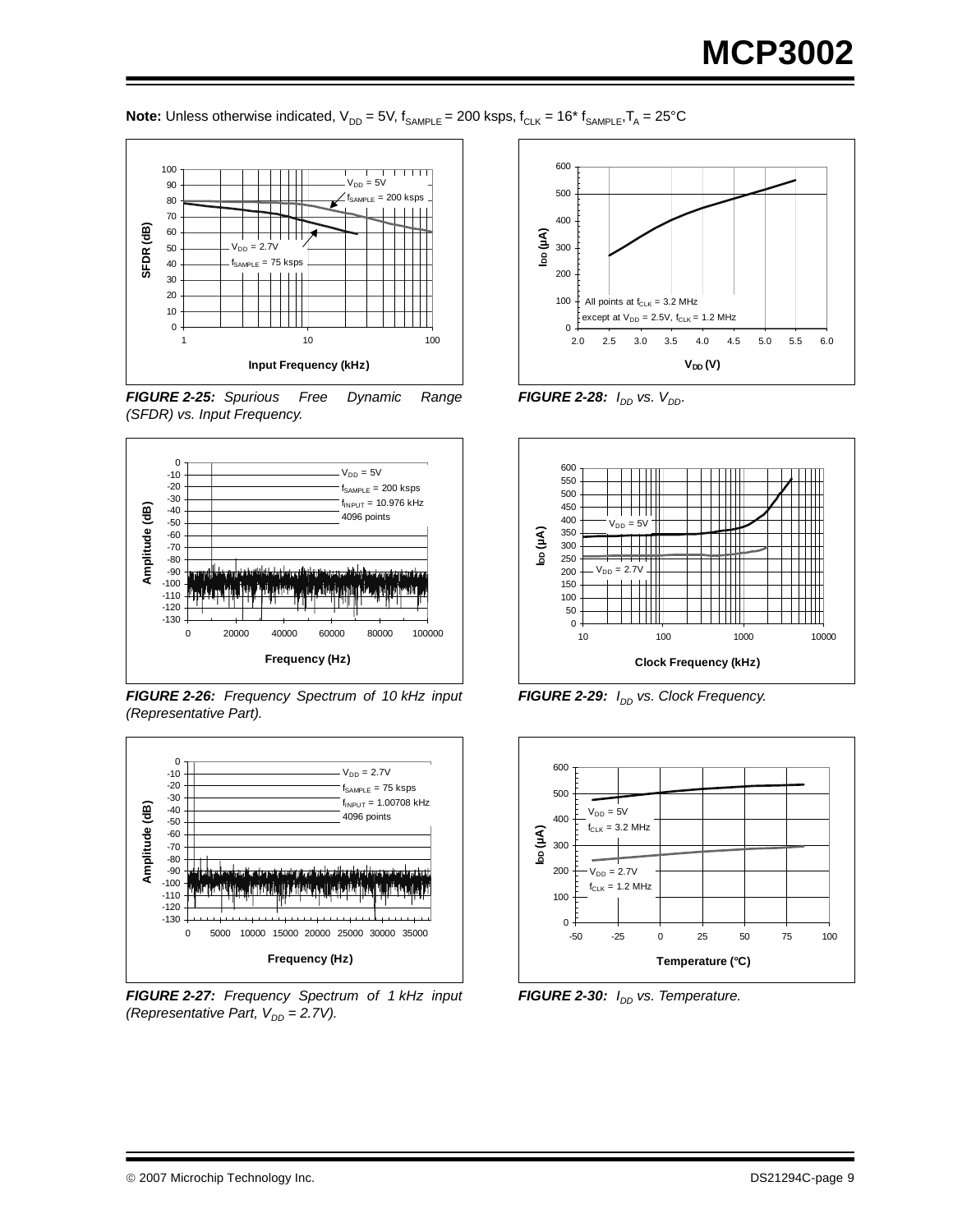**Note:** Unless otherwise indicated,  $V_{DD} = 5V$ ,  $f_{SAMPLE} = 200$  ksps,  $f_{CLK} = 16 * f_{SAMPLE}$ ,  $T_A = 25°C$ 







*FIGURE 2-32: I<sub>DDS</sub>* vs. Temperature.



*FIGURE 2-33: Analog Input leakage current vs. Temperature.*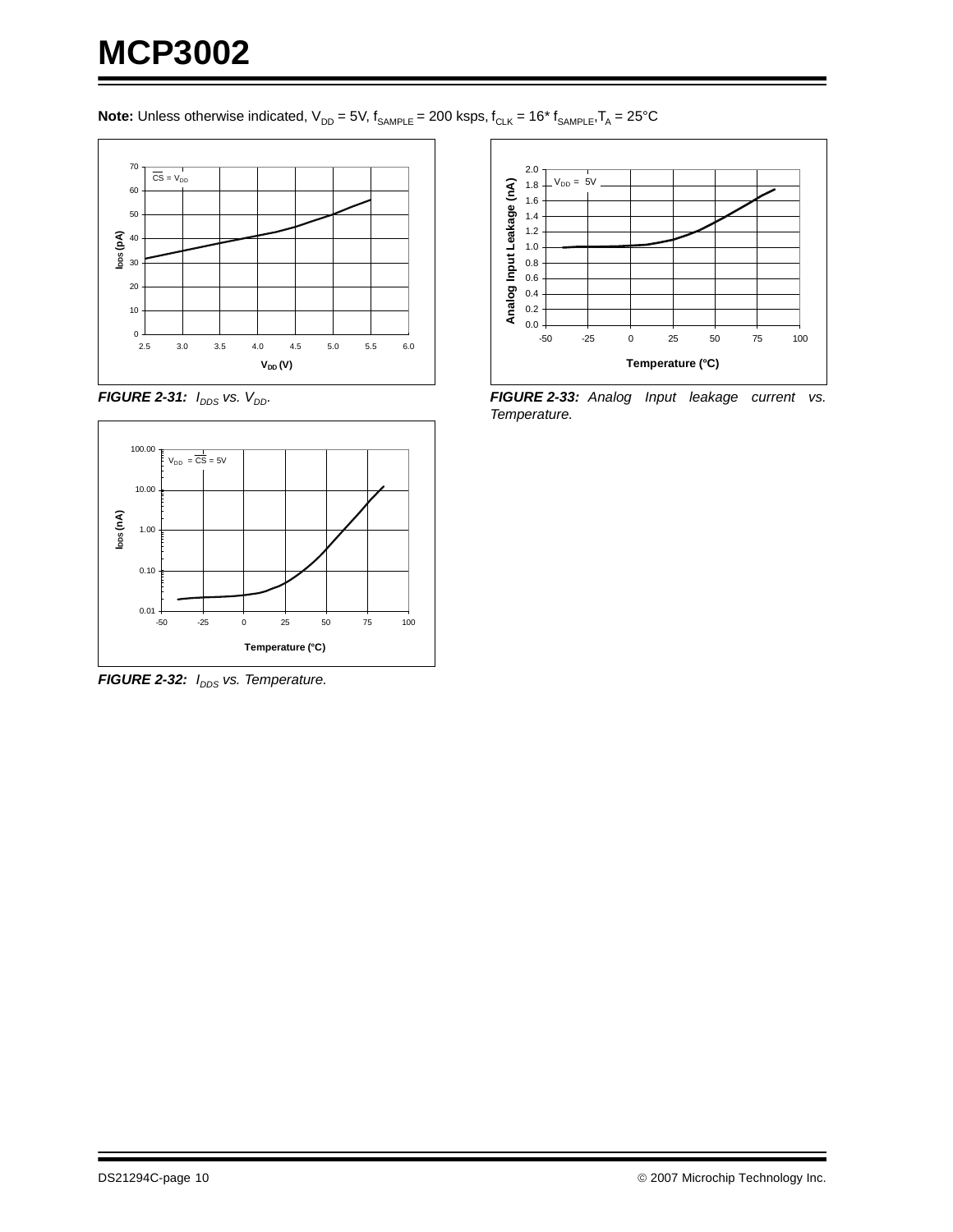#### **3.0 PIN DESCRIPTIONS**

#### **3.1 CH0/CH1**

Analog inputs for channels 0 and 1 respectively. These channels can programmed to be used as two independent channels in single ended-mode or as a single pseudo-differential input where one channel is IN+ and one channel is IN-. See [Section 5.0](#page-12-0) for information on programming the channel configuration.

#### **3.2 Chip Select/Shutdown (CS/SHDN)**

The CS/SHDN pin is used to initiate communication with the device when pulled low and will end a conversion and put the device in low power standby when pulled high. The CS/SHDN pin must be pulled high between conversions.

#### **3.3 Serial Clock (CLK)**

The SPI clock pin is used to initiate a conversion and to clock out each bit of the conversion as it takes place. See [Section 6.2](#page-15-0) for constraints on clock speed.

#### **3.4 Serial Data Input (DIN)**

The SPI port serial data input pin is used to clock in input channel configuration data.

#### **3.5 Serial Data Output (DOUT)**

The SPI serial data output pin is used to shift out the results of the A/D conversion. Data will always change on the falling edge of each clock as the conversion takes place.

#### **4.0 DEVICE OPERATION**

The MCP3002 A/D converter employs a conventional SAR architecture. With this architecture, a sample is acquired on an internal sample/hold capacitor for 1.5 clock cycles starting on the second rising edge of the serial clock after the start bit has been received. Following this sample time, the input switch of the converter opens and the device uses the collected charge on the internal sample and hold capacitor to produce a serial 10-bit digital output code. Conversion rates of 200 ksps are possible on the MCP3002. See [Section 6.2](#page-15-0) for information on minimum clock rates. Communication with the device is done using a 3-wire SPI compatible interface.

#### **4.1 Analog Inputs**

The MCP3002 device offers the choice of using the analog input channels configured as two single-ended inputs that are referenced to  $V_{SS}$  or a single pseudo-differential input. The configuration setup is done as part of the serial command before each conversion begins. When used in the psuedo-differential mode, CH0 and CH1 are programmed as the IN+ and IN- inputs as part of the command string transmitted to the device. The IN+ input can range from IN- to the reference voltage,  $V_{DD}$ . The IN- input is limited to  $\pm 100$  mV from the  $V_{SS}$ rail. The IN- input can be used to cancel small signal common-mode noise which is present on both the IN+ and IN- inputs.

For the A/D converter to meet specification, the charge holding capacitor  $(C_{SAMPLE})$  must be given enough time to acquire a 10-bit accurate voltage level during the 1.5 clock cycle sampling period. The analog input model is shown in [Figure 4-1.](#page-11-0)

In this diagram, it is shown that the source impedance  $(R<sub>s</sub>)$  adds to the internal sampling switch  $(R<sub>ss</sub>)$  impedance, directly affecting the time that is required to charge the capacitor,  $C_{SAMPL}$ . Consequently, larger source impedances increase the offset, gain, and integral linearity errors of the conversion.

Ideally, the impedance of the signal source should be near zero. This is achievable with an operational amplifier such as the MCP601 which has a closed loop output impedance of tens of ohms. The adverse affects of higher source impedances are shown in Figure 4-2.

When operating in the pseudo-differential mode, if the voltage level of IN+ is equal to or less than IN-, the resultant code will be 000h. If the voltage at IN+ is equal to or greater than  ${[V_{DD} + (IN-)]} - 1$  LSB}, then the output code will be 3FFh. If the voltage level at IN- is more than 1 LSB below  $V_{SS}$ , then the voltage level at the IN+ input will have to go below  $V_{SS}$  to see the 000h output code. Conversely, if IN- is more than 1 LSB above  $V_{SS}$ , then the 3FFh code will not be seen unless the IN+ input level goes above  $V_{DD}$  level. If the voltage at IN+ is equal to or greater than  $\{[V_{DD} + (IN-) ] - 1$  LSB}, then the output code will be 3FFh.

#### **4.2 Digital Output Code**

The digital output code produced by an A/D Converter is a function of the input signal and the reference voltage. For the MCP3002,  $V_{DD}$  is used as the reference voltage.

$$
LSB Size = \frac{V_{REF}}{1024}
$$

As the  $V_{DD}$  level is reduced, the LSB size is reduced accordingly. The theoretical digital output code produced by the A/D Converter is shown below.

$$
Digital Output Code = \frac{1024 \times V_{IN}}{V_{DD}}
$$

where:

*VIN = analog input voltage V*<sub>DD</sub> = supply voltage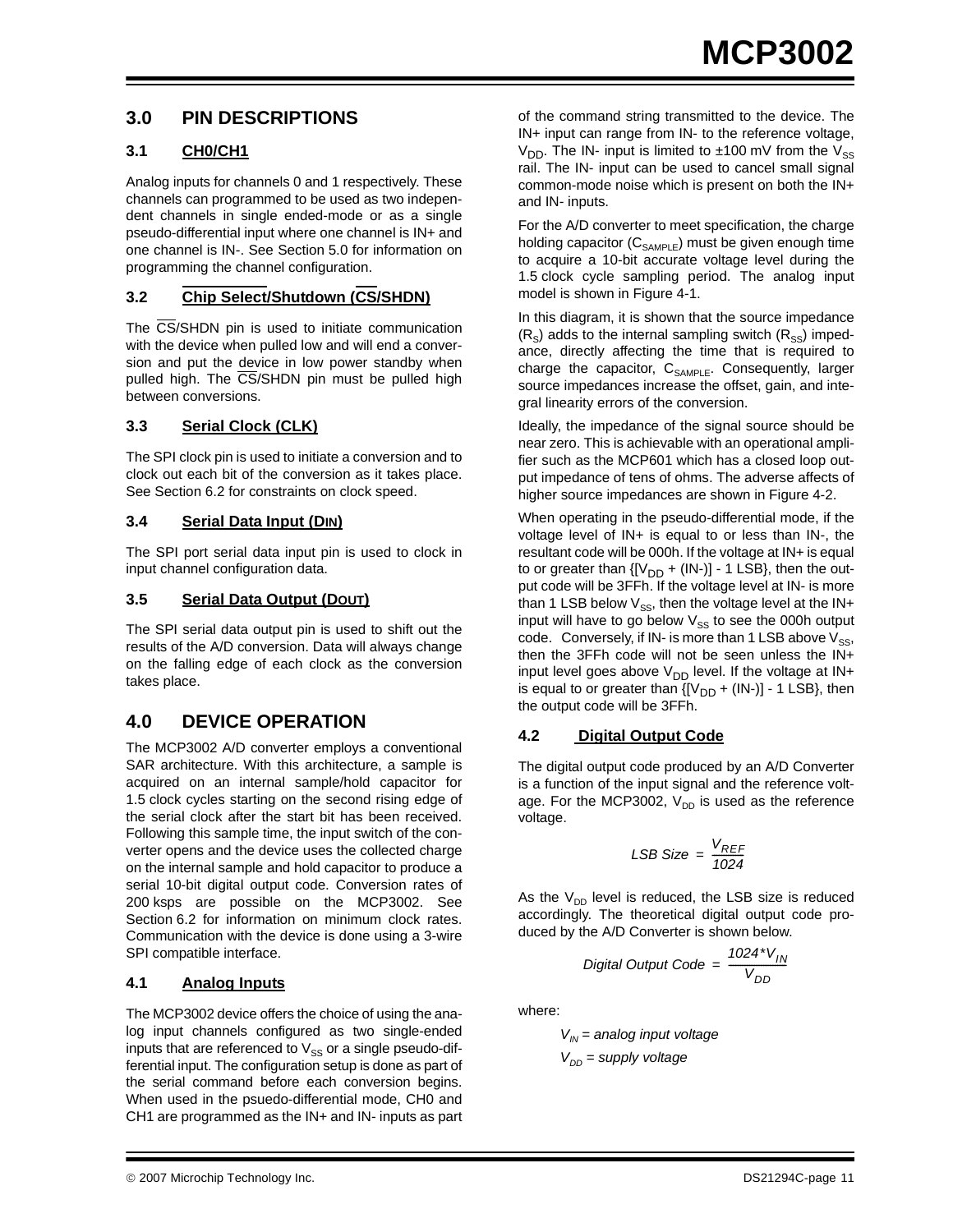

<span id="page-11-0"></span>*FIGURE 4-1: Analog Input Model.*



*FIGURE 4-2: Maximum Clock Frequency vs. Input resistance*  $(R_s)$  to maintain less than a 0.1 LSB *deviation in INL from nominal conditions.*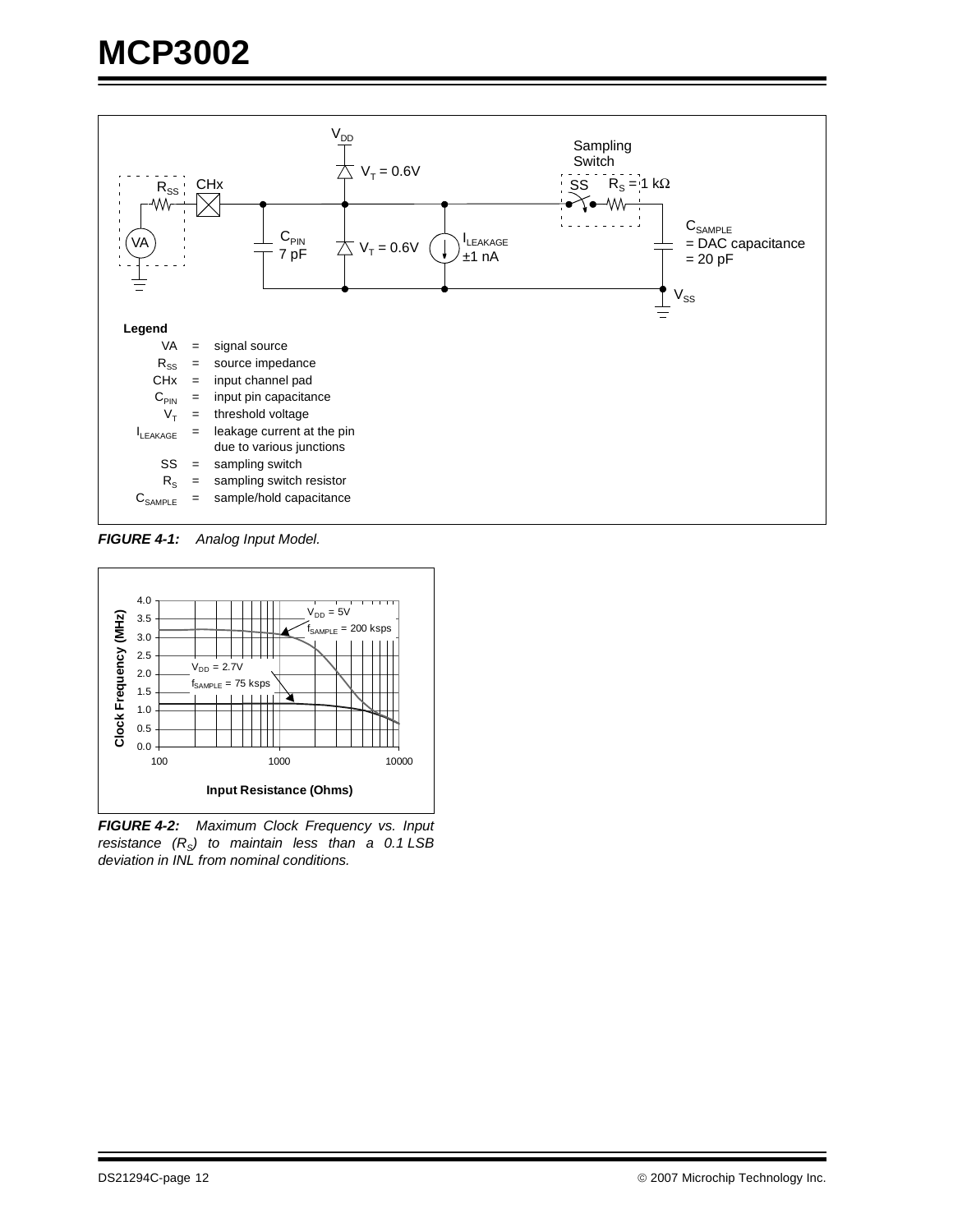#### <span id="page-12-0"></span>**5.0 SERIAL COMMUNICATIONS**

#### **5.1 Overview**

Communication with the MCP3002 is done using a standard SPI-compatible serial interface. Initiating communication with the device is done by bringing the CS line low. See [Figure 5-1](#page-13-0). If the device was powered up with the  $\overline{CS}$  pin low, it must be brought high and back low to initiate communication. The first clock received with  $\overline{\text{CS}}$  low and D<sub>IN</sub> high will constitute a start bit. The SGL/DIFF bit and the ODD/SIGN bit follow the start bit and are used to select the input channel configuration. The SGL/DIFF is used to select single ended or psuedo-differential mode. The ODD/SIGN bit selects which channel is used in single ended mode, and is used to determine polarity in psuedo-differential mode. Following the ODD/SIGN bit, the MSBF bit is transmitted to and is used to enable the LSB first format for the device. If the MSBF bit is high, then the data will come from the device in MSB first format and any further clocks with  $\overline{CS}$  low, will cause the device to output zeros. If the MSBF bit is low, then the device will output the converted word LSB first *after* the word has been transmitted in the MSB first format. [Table 5-1](#page-12-1) shows the configuration bits for the MCP3002. The device will begin to sample the analog input on the second rising edge of the clock, after the start bit has been received. The sample period will end on the falling edge of the third clock following the start bit.

On the falling edge of the clock for the MSBF bit, the device will output a low null bit. The next sequential 10 clocks will output the result of the conversion with MSB first as shown in [Figure 5-1.](#page-13-0) Data is always output from the device on the falling edge of the clock. If all 10 data bits have been transmitted and the device continues to receive clocks while the CS is held low (and the MSBF bit is high), the device will output the conversion result LSB first as shown in [Figure 5-2](#page-13-1). If more clocks are provided to the device while CS is still low (after the LSB first data has been transmitted), the device will clock out zeros indefinitely.

If necessary, it is possible to bring  $\overline{CS}$  low and clock in leading zeros on the  $D_{\text{IN}}$  line before the start bit. This is often done when dealing with microcontroller-based SPI ports that must send 8 bits at a time. Refer to [Section 6.1](#page-14-0) for more details on using the MCP3002 devices with hardware SPI ports.

If it is desired, the  $\overline{\text{CS}}$  can be raised to end the conversion period at any time during the transmission. Faster conversion rates can be obtained by using this technique if not all the bits are captured before starting a new cycle. Some system designers use this method by capturing only the highest order 8 bits and 'throwing away' the lower 2 bits.

|                                    | <b>CONFIG</b>       | <b>BITS</b>         |     | <b>CHANNEL</b><br><b>SELECTION</b> | <b>GND</b> |
|------------------------------------|---------------------|---------------------|-----|------------------------------------|------------|
|                                    | SGL/<br><b>DIFF</b> | ODD/<br><b>SIGN</b> | 0   |                                    |            |
| <b>SINGLE</b>                      |                     | 0                   | ٠   |                                    |            |
| <b>ENDED MODE</b>                  |                     |                     |     | +                                  |            |
| PSEUDO-                            | ი                   | 0                   | IN+ | IN-                                |            |
| <b>DIFFERENTIAL</b><br><b>MODE</b> | O                   |                     | IN- | IN+                                |            |

<span id="page-12-1"></span>*TABLE 5-1: Configuration Bits for the MCP3002.*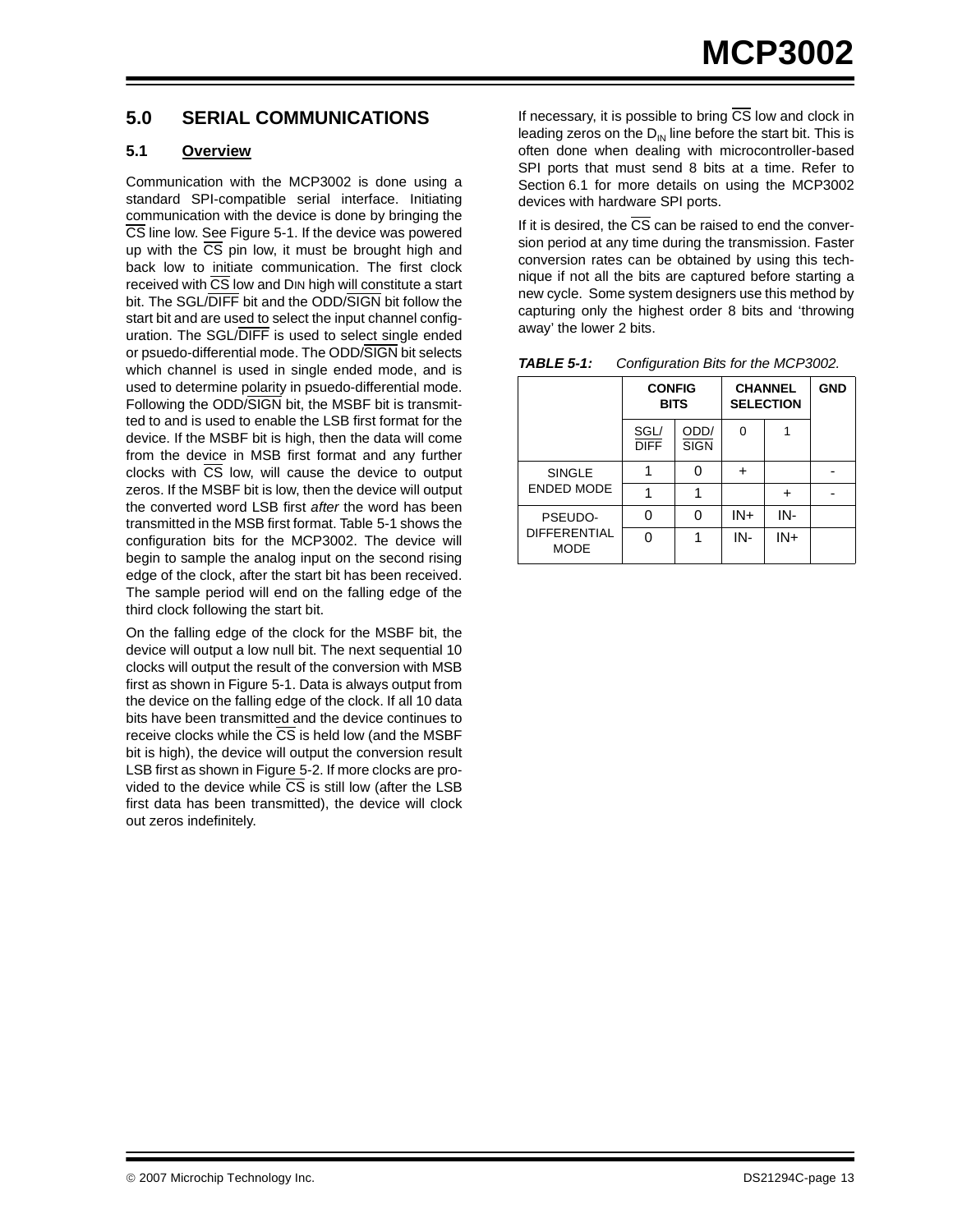

<span id="page-13-0"></span>*FIGURE 5-1: Communication with the MCP3002 using MSB first format only.*



<span id="page-13-1"></span>*FIGURE 5-2: Communication with MCP3002 using LSB first format.*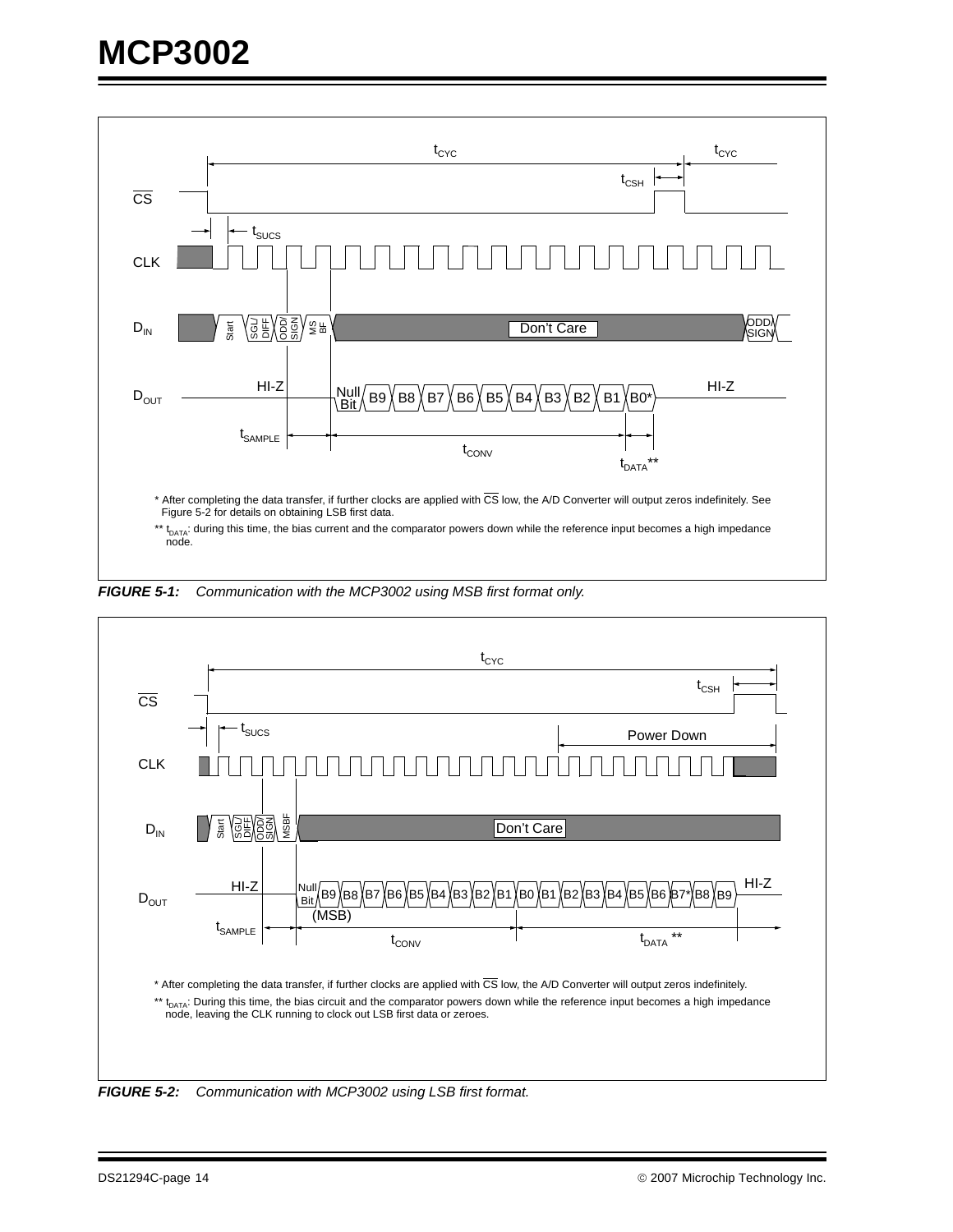#### **6.0 APPLICATIONS INFORMATION**

#### <span id="page-14-0"></span>**6.1 Using the MCP3002 with Microcontroller (MCU) SPI Ports**

With most microcontroller SPI ports, it is required to send groups of eight bits. It is also required that the microcontroller SPI port be configured to clock out data on the falling edge of clock and latch data in on the rising edge. Depending on how communication routines are used, it is very possible that the number of clocks required for communication will not be a multiple of eight. Therefore, it may be necessary for the MCU to send more clocks than are actually required. This is usually done by sending 'leading zeros' before the start bit, which are ignored by the device. As an example, [Figure 6-1](#page-14-1) and [Figure 6-](#page-14-2) [2](#page-14-2) show how the MCP3002 can be interfaced to a MCU

with a hardware SPI port. [Figure 6-1](#page-14-1) depicts the operation shown in SPI Mode 0,0, which requires that the SCLK from the MCU idles in the 'low' state, while [Figure 6-2](#page-14-2) shows the similar case of SPI Mode 1,1 where the clock idles in the 'high' state.

As shown in [Figure 6-1,](#page-14-1) the first byte transmitted to the A/D Converter contains one leading zero before the start bit. Arranging the leading zero this way produces the output 10 bits to fall in positions easily manipulated by the MCU. When the first 8 bits are transmitted to the device, the MSB data bit is clocked out of the A/D Converter on the falling edge of clock number 6. After the second eight clocks have been sent to the device, the receive register will contain the lowest order eight bits of the conversion results. Easier manipulation of the converted data can be obtained by using this method.



<span id="page-14-1"></span>*FIGURE 6-1: SPI Communication with the MCP3002 using 8-bit segments (Mode 0,0: SCLK idles low).*



<span id="page-14-2"></span>*FIGURE 6-2: SPI Communication with the MCP3002 using 8-bit segments (Mode 1,1: SCLK idles high).*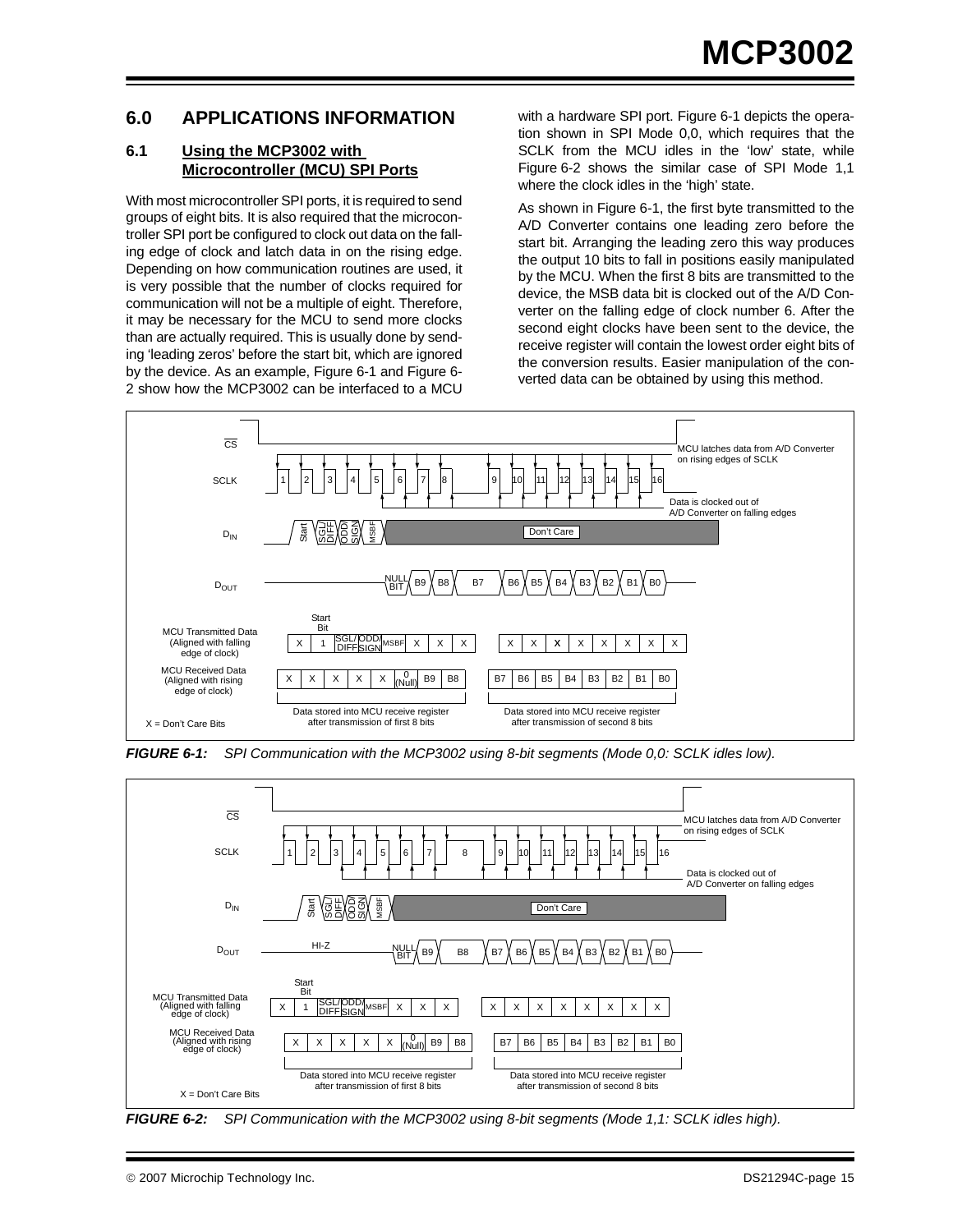#### <span id="page-15-0"></span>**6.2 Maintaining Minimum Clock Speed**

When the MCP3002 initiates the sample period, charge is stored on the sample capacitor. When the sample period is complete, the device converts one bit for each clock that is received. It is important for the user to note that a slow clock rate will allow charge to bleed off the sample cap while the conversion is taking place. At 85°C (worst case condition), the part will maintain proper charge on the sample cap for 700 µs at  $V_{DD}$  = 2.7V and 1.5 ms at  $V_{DD}$  = 5V. This means that at  $V_{DD}$  = 2.7V, the time it takes to transmit the 1.5 clocks for the sample period and the 10 clocks for the actual conversion must not exceed 700 µs. Failure to meet this criteria may induce linearity errors into the conversion outside the rated specifications.

#### **6.3 Buffering/Filtering the Analog Inputs**

If the signal source for the A/D Converter is not a low impedance source, it will have to be buffered or inaccurate conversion results may occur. It is also recommended that a filter be used to eliminate any signals that may be aliased back in to the conversion results. This is illustrated in [Figure 6-3](#page-15-1) below where an op amp is used to drive, filter, and gain the analog input of the MCP3002. This amplifier provides a low impedance output for the converter input and a low pass filter, which eliminates unwanted high frequency noise.

Low pass (anti-aliasing) filters can be designed using Microchip's interactive FilterLab**™** software. FilterLab will calculate capacitor and resistors values, as well as, determine the number of poles that are required for the application. For more information on filtering signals, see the application note AN699 *"Anti-Aliasing Analog Filters for Data Acquisition Systems."*



<span id="page-15-1"></span>*FIGURE 6-3: Typical Anti-Aliasing Filter Circuit (2 pole Active Filter).*

#### **6.4 Layout Considerations**

When laying out a printed circuit board for use with analog components, care should be taken to reduce noise wherever possible. A bypass capacitor should always be used with this device and should be placed as close as possible to the device pin. A bypass capacitor value of 1 µF is recommended.

Digital and analog traces should be separated as much as possible on the board and no traces should run underneath the device or the bypass capacitor. Extra precautions should be taken to keep traces with high frequency signals (such as clock lines) as far as possible from analog traces.

Use of an analog ground plane is recommended in order to keep the ground potential the same for all devices on the board. Providing  $V_{DD}$  connections to devices in a "star" configuration can also reduce noise by eliminating current return paths and associated errors. See [Figure 6-4](#page-15-2). For more information on layout tips when using A/D converters, refer to AN-688 *"Layout Tips for 12-Bit A/D Converter Applications"*.



<span id="page-15-2"></span>**FIGURE 6-4:**  $V_{DD}$  traces arranged in a 'Star' *configuration in order to reduce errors caused by*  $\frac{1}{\frac{1}{2}}$   $\frac{1}{\frac{1}{2}}$  configuration in order **MCP3002**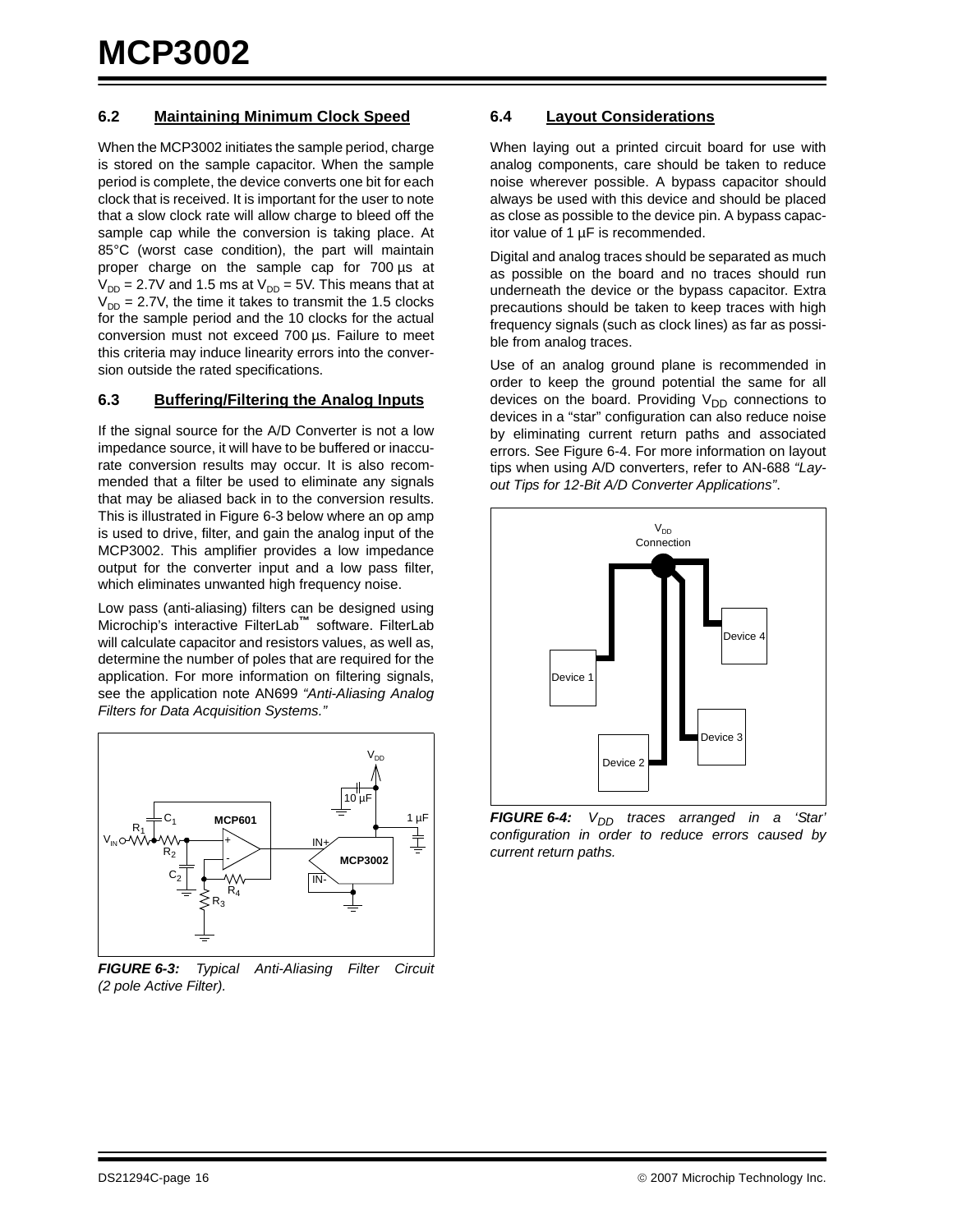#### **7.0 PACKAGING INFORMATION**

#### **7.1 Package Marking Information**











|       | Y<br>YY<br><b>WW</b><br><b>NNN</b><br>(e3)<br>$\ast$ | <b>Legend:</b> XXX Customer-specific information<br>Year code (last digit of calendar year)<br>Year code (last 2 digits of calendar year)<br>Week code (week of January 1 is week '01')<br>Alphanumeric traceability code<br>Pb-free JEDEC designator for Matte Tin (Sn)<br>This package is Pb-free. The Pb-free JEDEC designator (e3)<br>can be found on the outer packaging for this package. |
|-------|------------------------------------------------------|-------------------------------------------------------------------------------------------------------------------------------------------------------------------------------------------------------------------------------------------------------------------------------------------------------------------------------------------------------------------------------------------------|
| Note: |                                                      | In the event the full Microchip part number cannot be marked on one line, it will<br>be carried over to the next line, thus limiting the number of available<br>characters for customer-specific information.                                                                                                                                                                                   |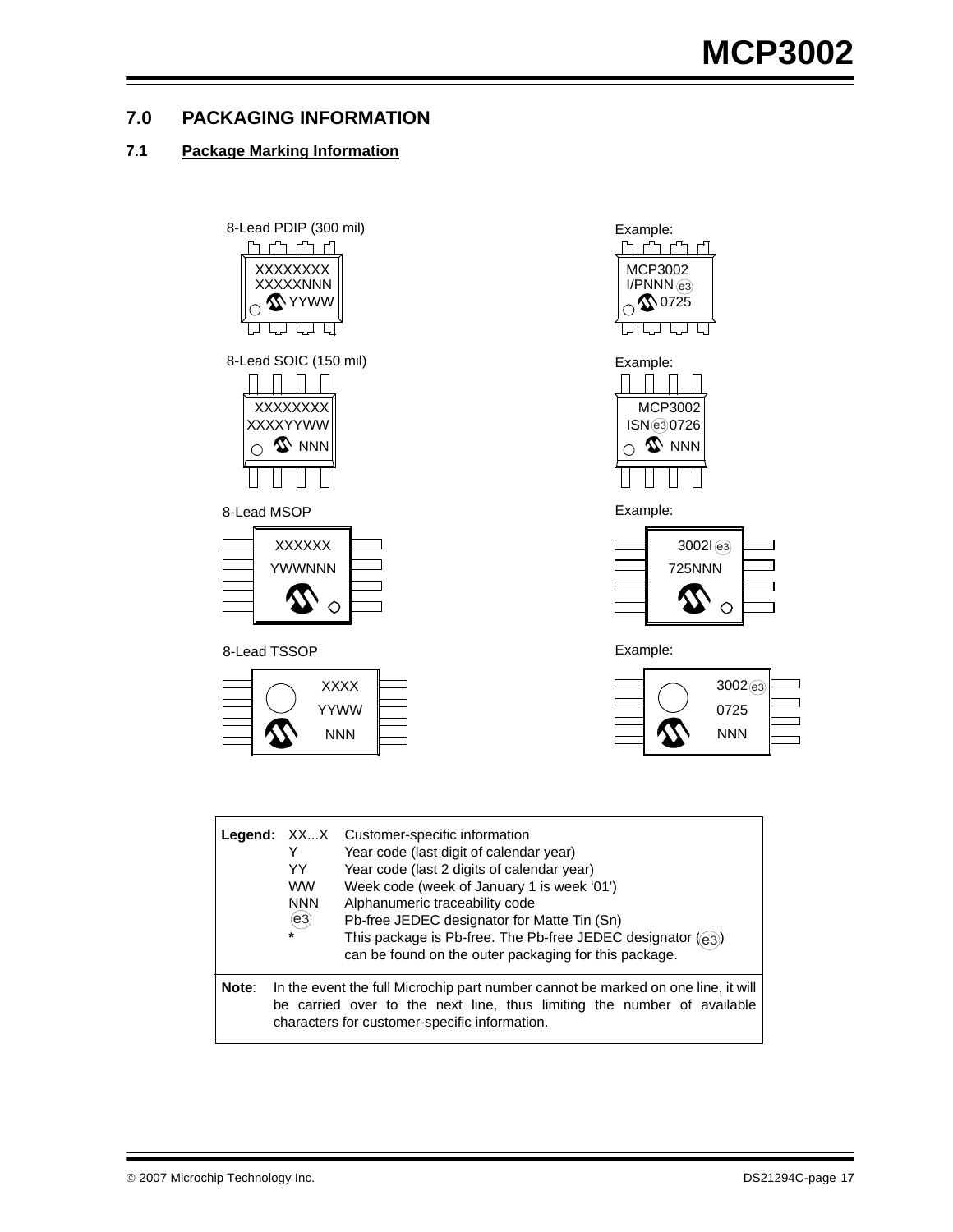#### **8-Lead Plastic Dual In-Line (P) – 300 mil Body [PDIP]**

**Note:** For the most current package drawings, please see the Microchip Packaging Specification located at http://www.microchip.com/packaging



|                                 | Units          |            | <b>INCHES</b> |            |
|---------------------------------|----------------|------------|---------------|------------|
| <b>Dimension Limits</b>         |                | <b>MIN</b> | <b>NOM</b>    | <b>MAX</b> |
| Number of Pins                  | N              |            | 8             |            |
| Pitch                           | e              |            | .100 BSC      |            |
| Top to Seating Plane            | A              |            |               | .210       |
| <b>Molded Package Thickness</b> | A2             | .115       | .130          | .195       |
| Base to Seating Plane           | A1             | .015       |               |            |
| Shoulder to Shoulder Width      | E              | .290       | .310          | .325       |
| Molded Package Width            | E <sub>1</sub> | .240       | .250          | .280       |
| Overall Length                  | D              | .348       | .365          | .400       |
| Tip to Seating Plane            |                | .115       | .130          | .150       |
| <b>Lead Thickness</b>           | C              | .008       | .010          | .015       |
| <b>Upper Lead Width</b>         | b1             | .040       | .060          | .070       |
| Lower Lead Width                | b              | .014       | .018          | .022       |
| Overall Row Spacing §           | eВ             |            |               | .430       |

#### **Notes:**

1. Pin 1 visual index feature may vary, but must be located with the hatched area.

- 2. § Significant Characteristic.
- 3. Dimensions D and E1 do not include mold flash or protrusions. Mold flash or protrusions shall not exceed .010" per side.
- 4. Dimensioning and tolerancing per ASME Y14.5M.

BSC: Basic Dimension. Theoretically exact value shown without tolerances.

Microchip Technology Drawing C04-018B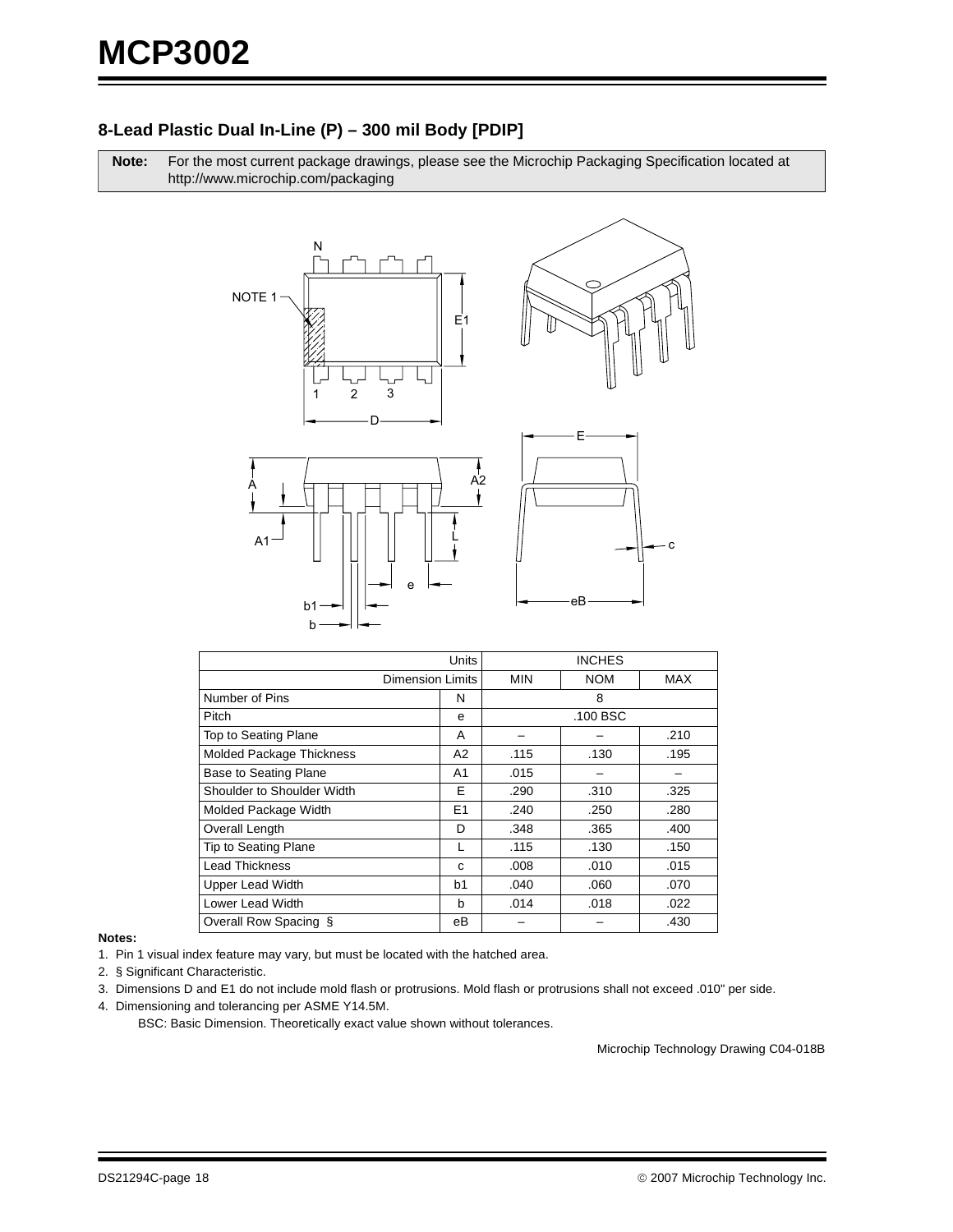#### **8-Lead Plastic Small Outline (SN) – Narrow, 3.90 mm Body [SOIC]**

**Note:** For the most current package drawings, please see the Microchip Packaging Specification located at http://www.microchip.com/packaging



|                                 | <b>Units</b>            |             | <b>MILLMETERS</b> |              |
|---------------------------------|-------------------------|-------------|-------------------|--------------|
|                                 | <b>Dimension Limits</b> | <b>MIN</b>  | <b>NOM</b>        | <b>MAX</b>   |
| Number of Pins                  | N                       |             | 8                 |              |
| Pitch                           | e                       |             | 1.27 BSC          |              |
| <b>Overall Height</b>           | A                       | -           |                   | 1.75         |
| <b>Molded Package Thickness</b> | A <sub>2</sub>          | 1.25        |                   |              |
| Standoff §                      | A <sub>1</sub>          | 0.10        |                   | 0.25         |
| Overall Width                   | F                       | 6.00 BSC    |                   |              |
| Molded Package Width            | E1                      | 3.90 BSC    |                   |              |
| Overall Length                  | D                       | 4.90 BSC    |                   |              |
| Chamfer (optional)              | h                       | 0.25        |                   | 0.50         |
| Foot Length                     | L                       | 0.40        |                   | 1.27         |
| Footprint                       | L1                      | 1.04 REF    |                   |              |
| Foot Angle                      | φ                       | $0^{\circ}$ |                   | $8^{\circ}$  |
| <b>Lead Thickness</b>           | C                       | 0.17        |                   | 0.25         |
| Lead Width                      | b                       | 0.31        |                   | 0.51         |
| Mold Draft Angle Top            | $\alpha$                | $5^{\circ}$ |                   | $15^{\circ}$ |
| Mold Draft Angle Bottom         | β                       | $5^{\circ}$ |                   | $15^{\circ}$ |

**Notes:**

1. Pin 1 visual index feature may vary, but must be located within the hatched area.

2. § Significant Characteristic.

3. Dimensions D and E1 do not include mold flash or protrusions. Mold flash or protrusions shall not exceed 0.15 mm per side.

- 4. Dimensioning and tolerancing per ASME Y14.5M.
	- BSC: Basic Dimension. Theoretically exact value shown without tolerances.

REF: Reference Dimension, usually without tolerance, for information purposes only.

Microchip Technology Drawing C04-057B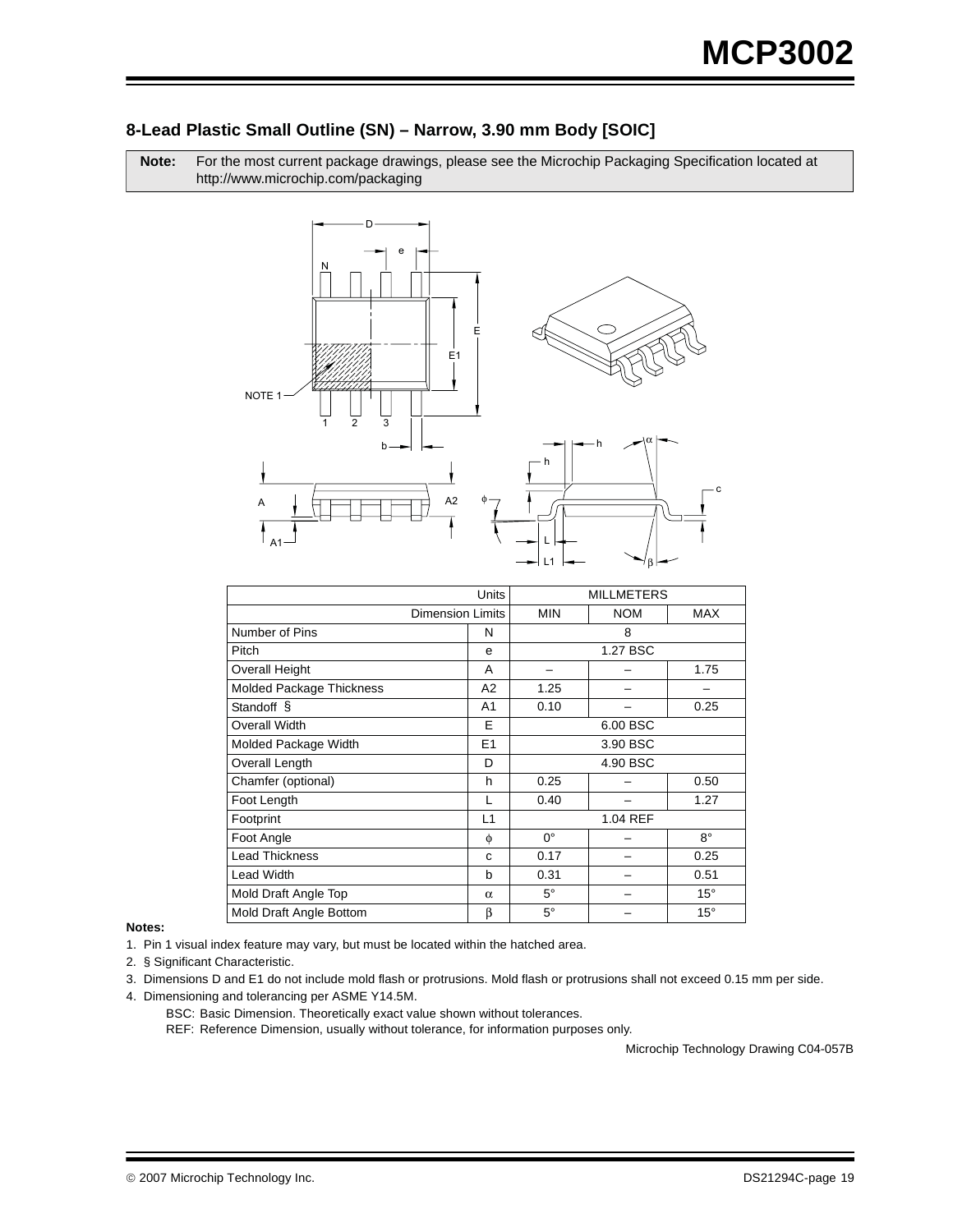#### **8-Lead Plastic Micro Small Outline Package (MS) [MSOP]**

**Note:** For the most current package drawings, please see the Microchip Packaging Specification located at http://www.microchip.com/packaging



| Units                           |    | <b>MILLIMETERS</b> |            |             |
|---------------------------------|----|--------------------|------------|-------------|
| <b>Dimension Limits</b>         |    | <b>MIN</b>         | <b>NOM</b> | <b>MAX</b>  |
| Number of Pins                  | N  |                    | 8          |             |
| Pitch                           | e  | 0.65 BSC           |            |             |
| Overall Height                  | A  |                    |            | 1.10        |
| <b>Molded Package Thickness</b> | A2 | 0.75               | 0.85       | 0.95        |
| Standoff                        | A1 | 0.00               |            | 0.15        |
| Overall Width                   | E  | 4.90 BSC           |            |             |
| Molded Package Width            | E1 | 3.00 BSC           |            |             |
| Overall Length                  | D  | 3.00 BSC           |            |             |
| Foot Length                     |    | 0.40               | 0.60       | 0.80        |
| Footprint                       | L1 | 0.95 REF           |            |             |
| Foot Angle                      | Φ  | $0^{\circ}$        |            | $8^{\circ}$ |
| <b>Lead Thickness</b>           | C  | 0.08               |            | 0.23        |
| <b>Lead Width</b>               | b  | 0.22               |            | 0.40        |

#### **Notes:**

1. Pin 1 visual index feature may vary, but must be located within the hatched area.

2. Dimensions D and E1 do not include mold flash or protrusions. Mold flash or protrusions shall not exceed 0.15 mm per side.

- 3. Dimensioning and tolerancing per ASME Y14.5M.
	- BSC: Basic Dimension. Theoretically exact value shown without tolerances.

REF: Reference Dimension, usually without tolerance, for information purposes only.

Microchip Technology Drawing C04-111B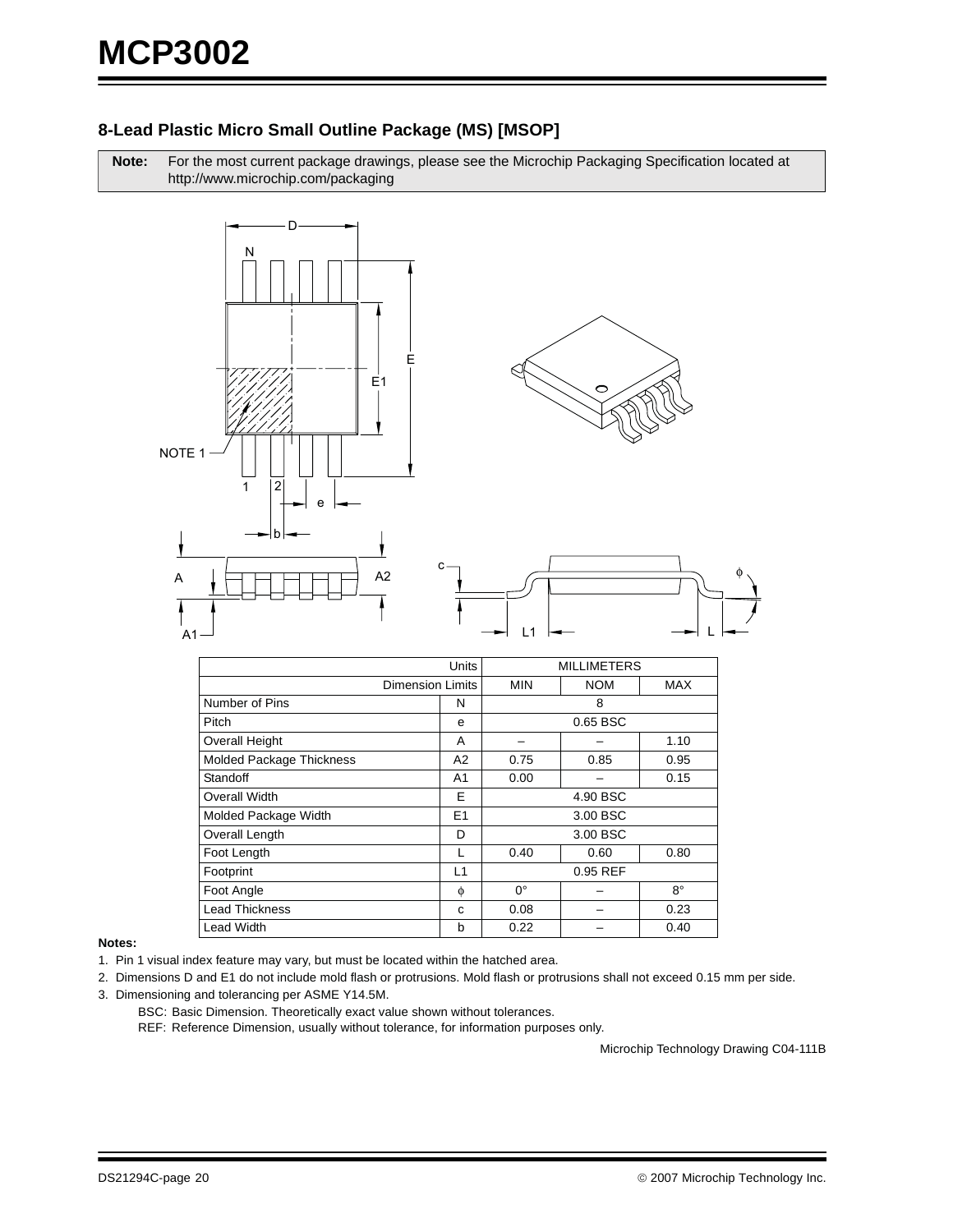#### **8-Lead Plastic Thin Shrink Small Outline (ST) – 4.4 mm Body [TSSOP]**

**Note:** For the most current package drawings, please see the Microchip Packaging Specification located at http://www.microchip.com/packaging



| <b>Units</b>                    |                  | <b>MILLIMETERS</b> |            |             |
|---------------------------------|------------------|--------------------|------------|-------------|
|                                 | Dimension Limits | <b>MIN</b>         | <b>NOM</b> | <b>MAX</b>  |
| Number of Pins                  | N                |                    | 8          |             |
| Pitch                           | e                | 0.65 BSC           |            |             |
| <b>Overall Height</b>           | A                |                    |            | 1.20        |
| <b>Molded Package Thickness</b> | A2               | 0.80               | 1.00       | 1.05        |
| Standoff                        | A <sub>1</sub>   | 0.05               |            | 0.15        |
| Overall Width                   | E                |                    | 6.40 BSC   |             |
| Molded Package Width            | E1               | 4.30               | 4.40       | 4.50        |
| Molded Package Length           | D                | 2.90               | 3.00       | 3.10        |
| Foot Length                     |                  | 0.45               | 0.60       | 0.75        |
| Footprint                       | L1               |                    | 1.00 REF   |             |
| Foot Angle                      | Φ                | $0^{\circ}$        |            | $8^{\circ}$ |
| <b>Lead Thickness</b>           | C                | 0.09               |            | 0.20        |
| <b>Lead Width</b>               | b                | 0.19               |            | 0.30        |

**Notes:**

1. Pin 1 visual index feature may vary, but must be located within the hatched area.

2. Dimensions D and E1 do not include mold flash or protrusions. Mold flash or protrusions shall not exceed 0.15 mm per side. 3. Dimensioning and tolerancing per ASME Y14.5M.

BSC: Basic Dimension. Theoretically exact value shown without tolerances. REF: Reference Dimension, usually without tolerance, for information purposes only.

Microchip Technology Drawing C04-086B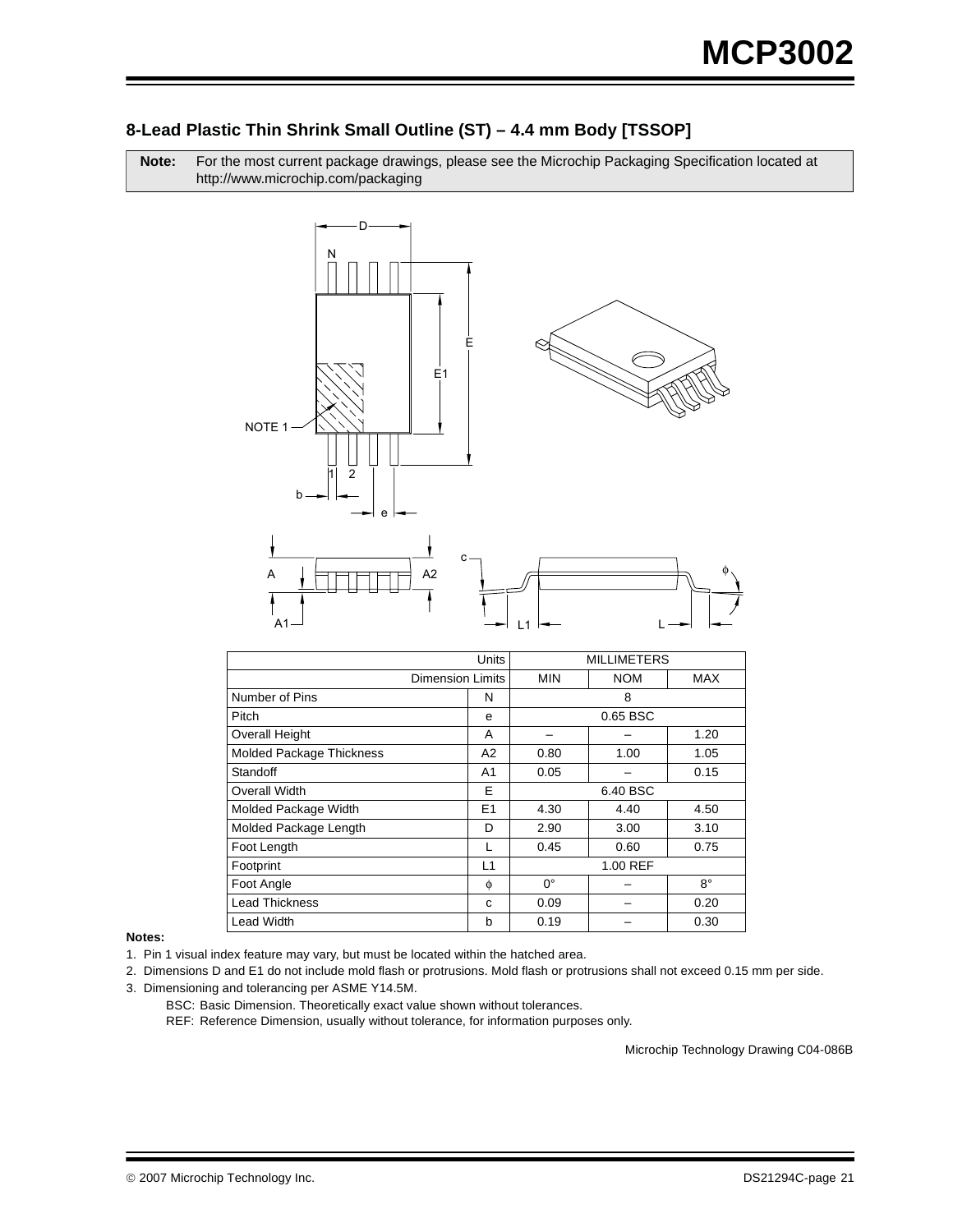**NOTES:**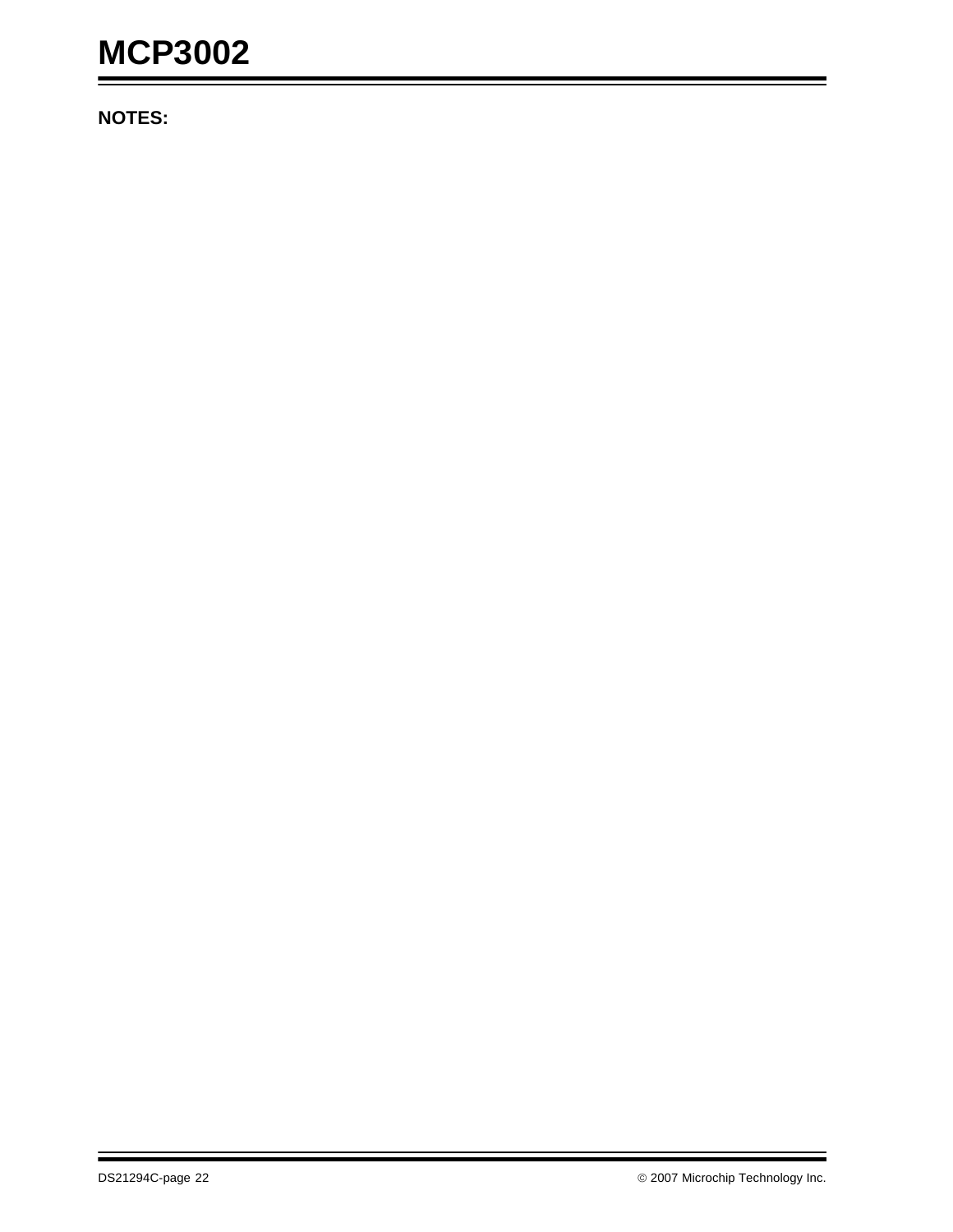#### **APPENDIX A: REVISION HISTORY**

#### **Revision C (January 2007)**

This revision includes updates to the packaging diagrams.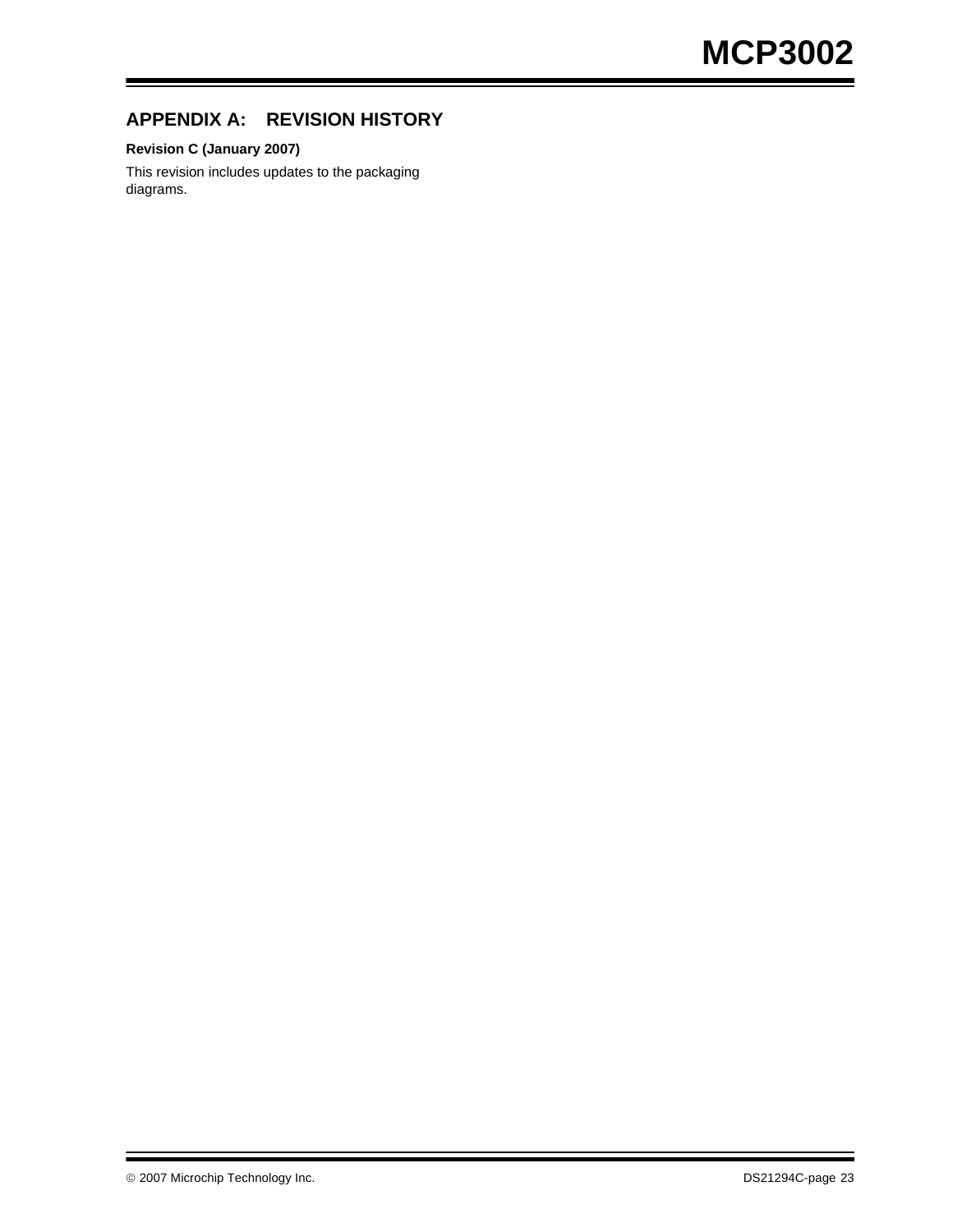# **MCP3002**

**NOTES:**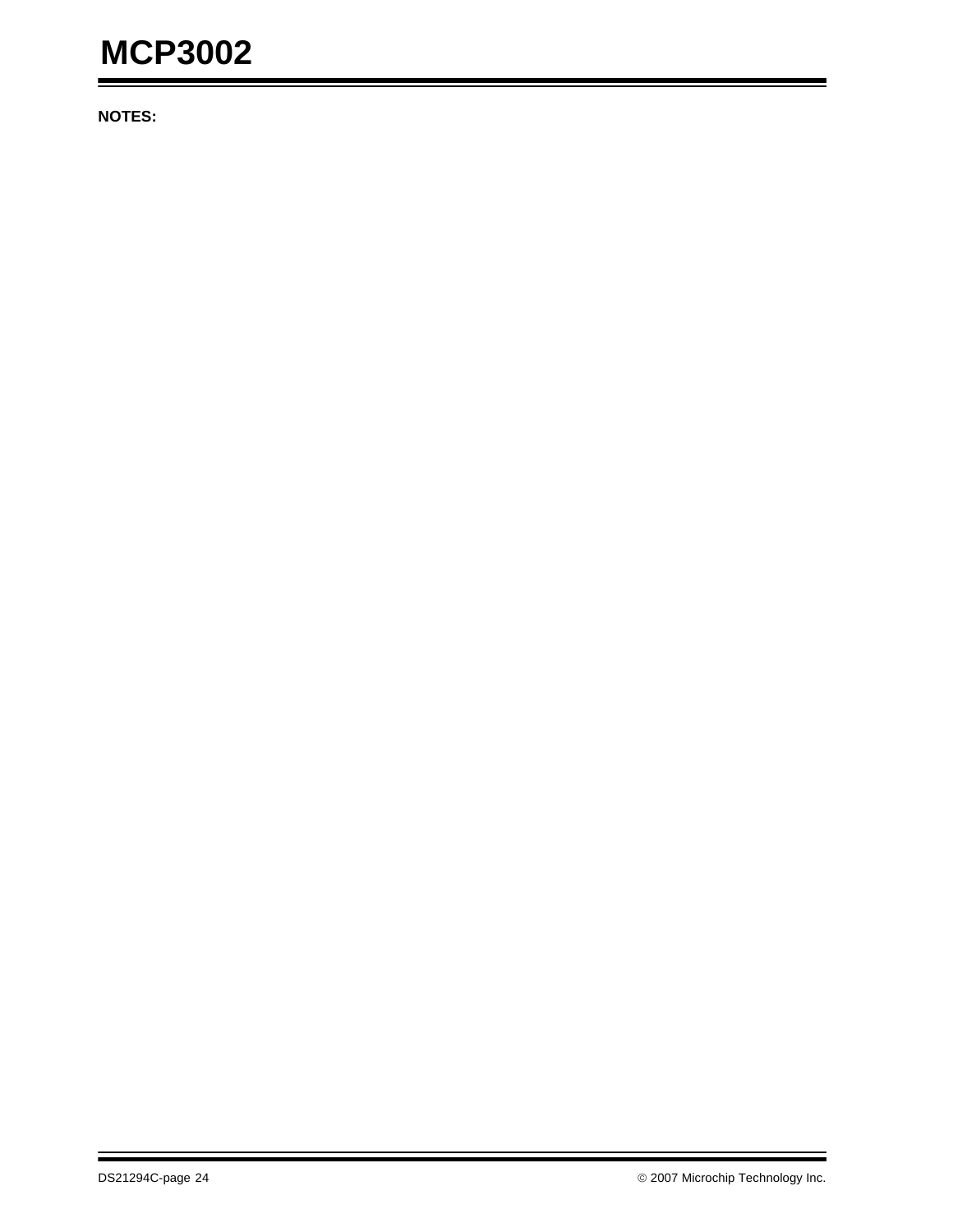### **PRODUCT IDENTIFICATION SYSTEM**

To order or obtain information, e.g., on pricing or delivery, refer to the factory or the listed sales office.

| PART NO.           | /XX<br>ᄉ                                                                                                                                                                                              | Examples:                                                                                                                     |
|--------------------|-------------------------------------------------------------------------------------------------------------------------------------------------------------------------------------------------------|-------------------------------------------------------------------------------------------------------------------------------|
| <b>Device</b>      | Temperature<br>Package<br>Range                                                                                                                                                                       | MCP3002-I/P: Industrial Temperature,<br>a)<br>PDIP package.<br>b)<br>MCP3002-I/SN: Industrial Temperature,<br>SOIC package.   |
| Device:            | MCP3002: 10-Bit Serial A/D Converter<br>MCP3002T: 10-Bit Serial A/D Converter<br>(Tape and Reel) (SOIC and TSSOP only)                                                                                | MCP3002-I/ST: Industrial Temperature,<br>C)<br>TSSOP package.<br>d)<br>MCP3002-I/MS: Industrial Temperature,<br>MSOP package. |
| Temperature Range: | $= -40^{\circ}$ C to $+85^{\circ}$ C                                                                                                                                                                  |                                                                                                                               |
| Package:           | МS<br>= Plastic Micro Small Outline (MSOP), 8-lead<br>$=$ Plastic DIP (300 mil Body), 8-lead<br>P<br>$=$ Plastic SOIC (150 mil Body), 8-lead<br><b>SN</b><br>ST<br>$=$ Plastic TSSOP (4.4 mm), 8-lead |                                                                                                                               |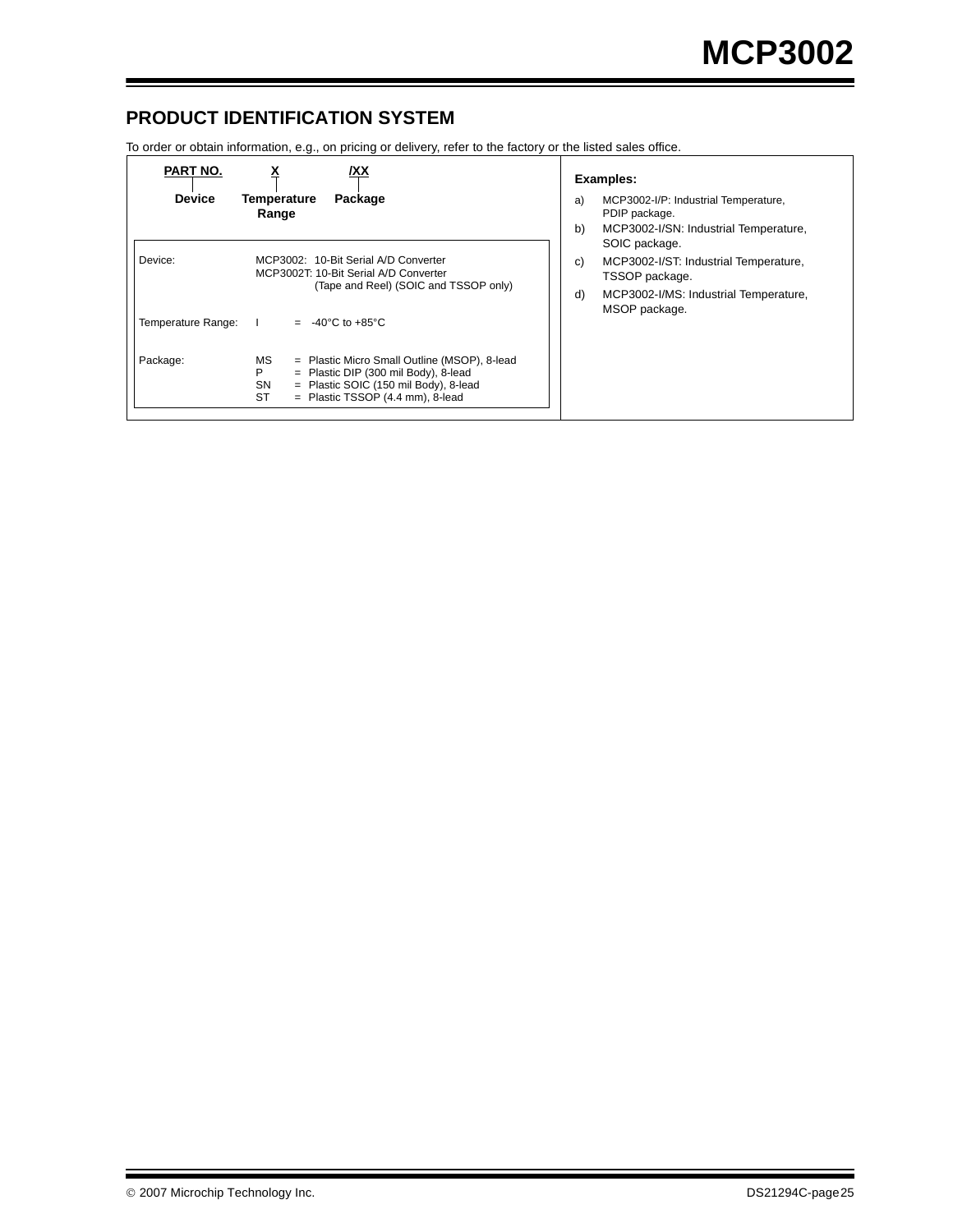**NOTES:**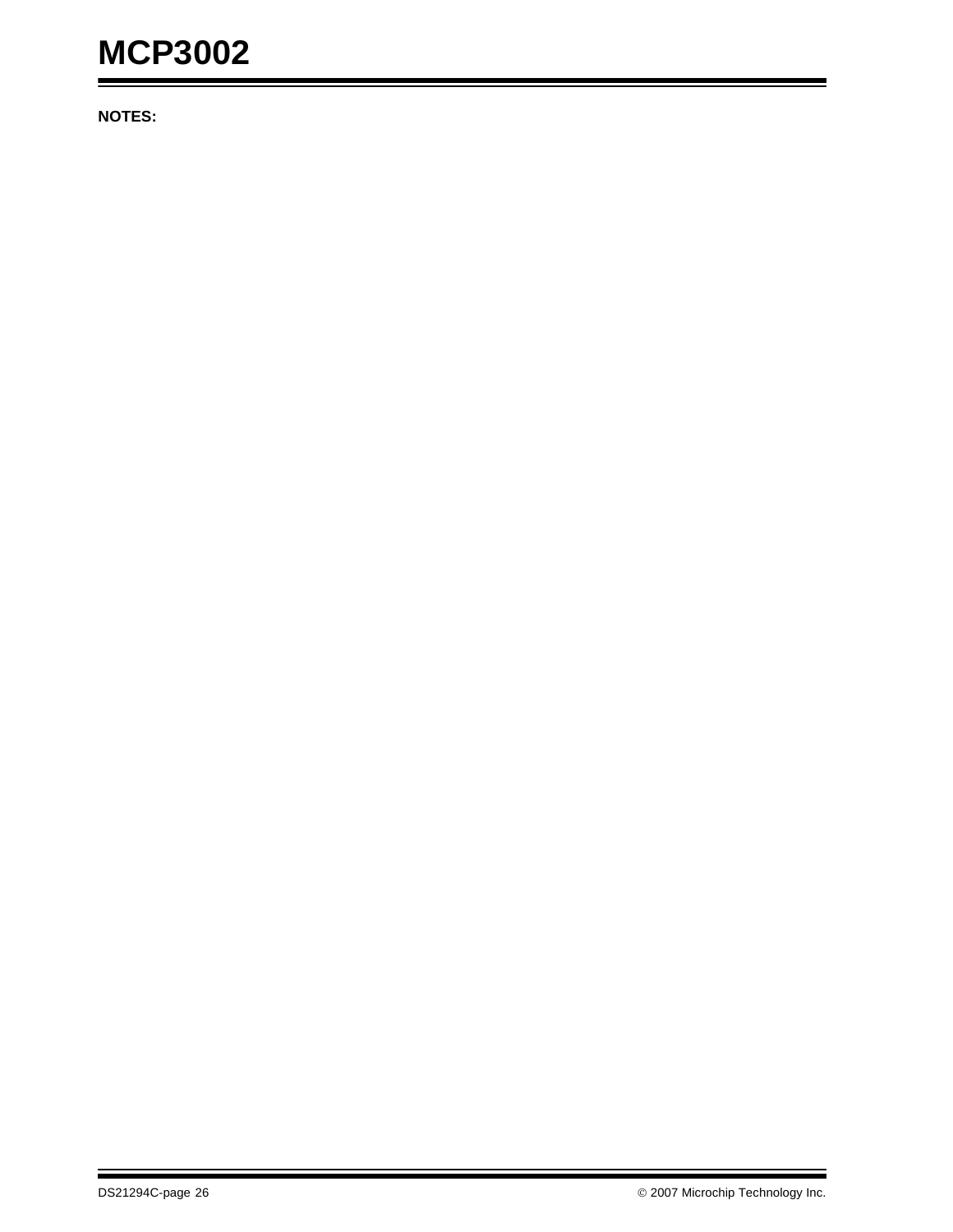#### **Note the following details of the code protection feature on Microchip devices:**

- Microchip products meet the specification contained in their particular Microchip Data Sheet.
- Microchip believes that its family of products is one of the most secure families of its kind on the market today, when used in the intended manner and under normal conditions.
- There are dishonest and possibly illegal methods used to breach the code protection feature. All of these methods, to our knowledge, require using the Microchip products in a manner outside the operating specifications contained in Microchip's Data Sheets. Most likely, the person doing so is engaged in theft of intellectual property.
- Microchip is willing to work with the customer who is concerned about the integrity of their code.
- Neither Microchip nor any other semiconductor manufacturer can guarantee the security of their code. Code protection does not mean that we are guaranteeing the product as "unbreakable."

Code protection is constantly evolving. We at Microchip are committed to continuously improving the code protection features of our products. Attempts to break Microchip's code protection feature may be a violation of the Digital Millennium Copyright Act. If such acts allow unauthorized access to your software or other copyrighted work, you may have a right to sue for relief under that Act.

Information contained in this publication regarding device applications and the like is provided only for your convenience and may be superseded by updates. It is your responsibility to ensure that your application meets with your specifications. MICROCHIP MAKES NO REPRESENTATIONS OR WARRANTIES OF ANY KIND WHETHER EXPRESS OR IMPLIED, WRITTEN OR ORAL, STATUTORY OR OTHERWISE, RELATED TO THE INFORMATION, INCLUDING BUT NOT LIMITED TO ITS CONDITION, QUALITY, PERFORMANCE, MERCHANTABILITY OR FITNESS FOR PURPOSE**.** Microchip disclaims all liability arising from this information and its use. Use of Microchip devices in life support and/or safety applications is entirely at the buyer's risk, and the buyer agrees to defend, indemnify and hold harmless Microchip from any and all damages, claims, suits, or expenses resulting from such use. No licenses are conveyed, implicitly or otherwise, under any Microchip intellectual property rights.

# **OUALITY MANAGEMENT SYSTEM CERTIFIED BY DNV**  $=$  ISO/TS 16949:2002  $=$

#### **Trademarks**

The Microchip name and logo, the Microchip logo, Accuron, dsPIC, KEELOQ, microID, MPLAB, PIC, PICmicro, PICSTART, PRO MATE, PowerSmart, rfPIC, and SmartShunt are registered trademarks of Microchip Technology Incorporated in the U.S.A. and other countries.

AmpLab, FilterLab, Migratable Memory, MXDEV, MXLAB, SEEVAL, SmartSensor and The Embedded Control Solutions Company are registered trademarks of Microchip Technology Incorporated in the U.S.A.

Analog-for-the-Digital Age, Application Maestro, CodeGuard, dsPICDEM, dsPICDEM.net, dsPICworks, ECAN, ECONOMONITOR, FanSense, FlexROM, fuzzyLAB, In-Circuit Serial Programming, ICSP, ICEPIC, Linear Active Thermistor, Mindi, MiWi, MPASM, MPLIB, MPLINK, PICkit, PICDEM, PICDEM.net, PICLAB, PICtail, PowerCal, PowerInfo, PowerMate, PowerTool, REAL ICE, rfLAB, rfPICDEM, Select Mode, Smart Serial, SmartTel, Total Endurance, UNI/O, WiperLock and ZENA are trademarks of Microchip Technology Incorporated in the U.S.A. and other countries.

SQTP is a service mark of Microchip Technology Incorporated in the U.S.A.

All other trademarks mentioned herein are property of their respective companies.

© 2007, Microchip Technology Incorporated, Printed in the U.S.A., All Rights Reserved.



Printed on recycled paper.

*Microchip received ISO/TS-16949:2002 certification for its worldwide headquarters, design and wafer fabrication facilities in Chandler and Tempe, Arizona, Gresham, Oregon and Mountain View, California. The Company's quality system processes and procedures are for its PIC® MCUs and dsPIC DSCs, KEELOQ® code hopping devices, Serial EEPROMs, microperipherals, nonvolatile memory and analog products. In addition, Microchip's quality system for the design and manufacture of development systems is ISO 9001:2000 certified.*